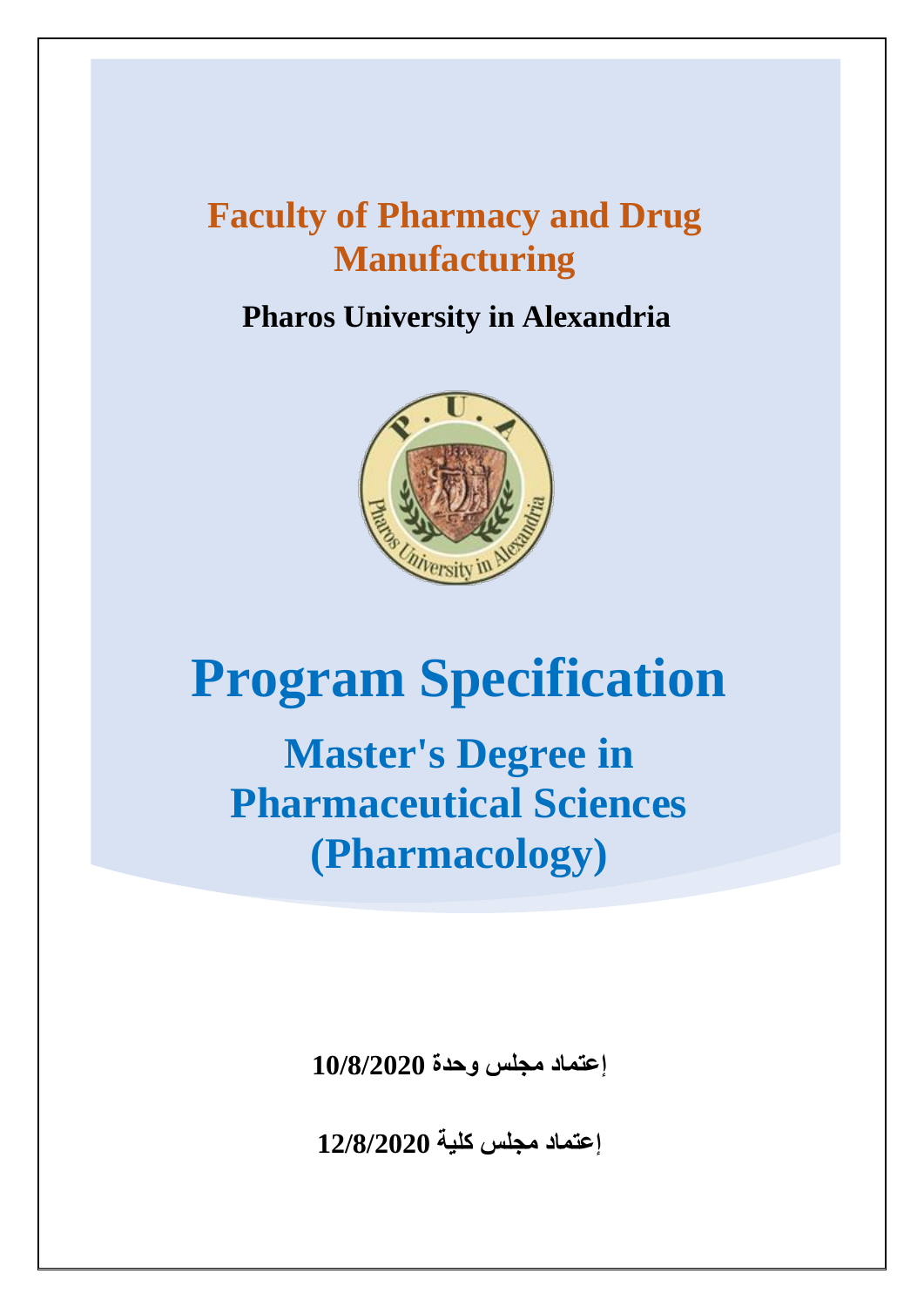

## **Index**

| <b>Content</b>                                          | Page                    |
|---------------------------------------------------------|-------------------------|
| <b>Basic Information</b>                                | $\overline{2}$          |
| Program Aims                                            | $\overline{2}$          |
| <b>Graduate Attributes</b>                              | 3                       |
| <b>Intended Learning Outcomes</b>                       | $\overline{\mathbf{4}}$ |
| Academic Standards of Program Specification             | 7                       |
| <b>External References for Standards (Benchmarks)</b>   | 7                       |
| Program Structure and Contents                          | 8                       |
| <b>Program Courses Contents</b>                         | 13                      |
| <b>Program Admission Requirements</b>                   | 29                      |
| <b>Regulations Rules for Program Course Completion</b>  | 29                      |
| <b>Teaching and Learning Methods</b>                    | 29                      |
| Methods and Rules of Student's Evaluation               | 29                      |
| <b>Evaluation of Program Intended Learning Outcomes</b> | 31                      |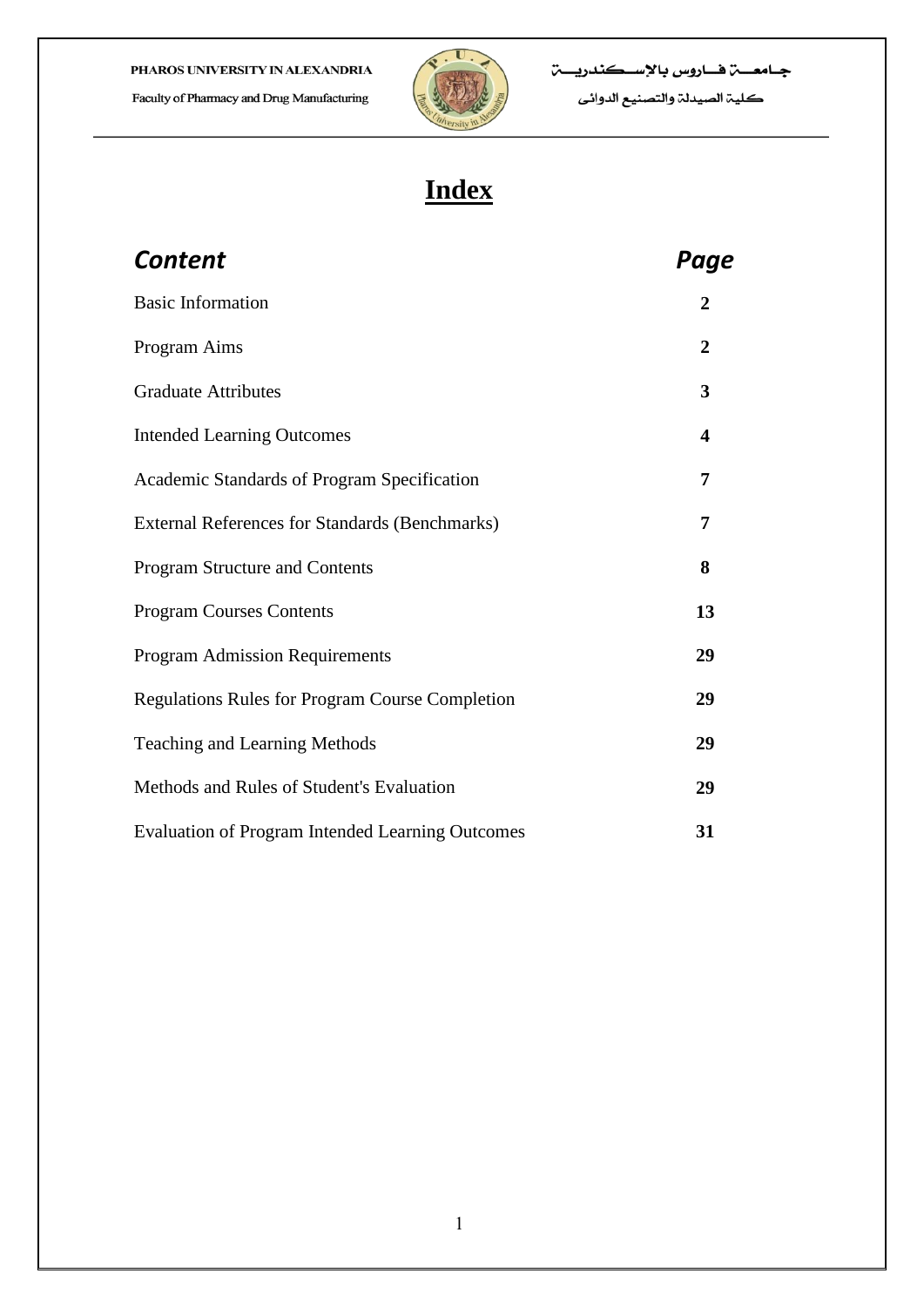Faculty of Pharmacy and Drug Manufacturing



## **University: Pharos University in Alexandria. Faculty: Pharmacy and Drug Manufacturing**

## **Program Specification**

## **A- Basic Information:**

**1- Program Title: Master's degree in Pharmaceutical Sciences (Pharmacology)**

| 2- Program Type: | Single $\vert \checkmark$ | Double | <b>Multiple</b> |  |
|------------------|---------------------------|--------|-----------------|--|
|------------------|---------------------------|--------|-----------------|--|

**3- Department (s): Pharmacology and Therapeutics (PL)**

**4- Program Coordinator: Prof. Soad Toaima**

**5- Date of program specifications approval: 12/8/2020**

## **B- Special Information:**

## **1. Program Aims:**

The aim of the program is to produce postgraduates with advanced knowledge and understanding in the field of pharmacology, higher order critical, analytical, problem solving and transferable skills; ability to think rigorously and independently to meet higher level expectations of pharmaceutical industry, academics, and research. In addition to preparing researchers in some specialized fields including gene therapy, cell culture use in pharmacology, molecular pharmacology and neuropharmacology. In addition, the candidate will have a wide vision about development of new methods and tools to analyze and criticize any research scientifically, and to use different technological methods which add to his/her professional applications.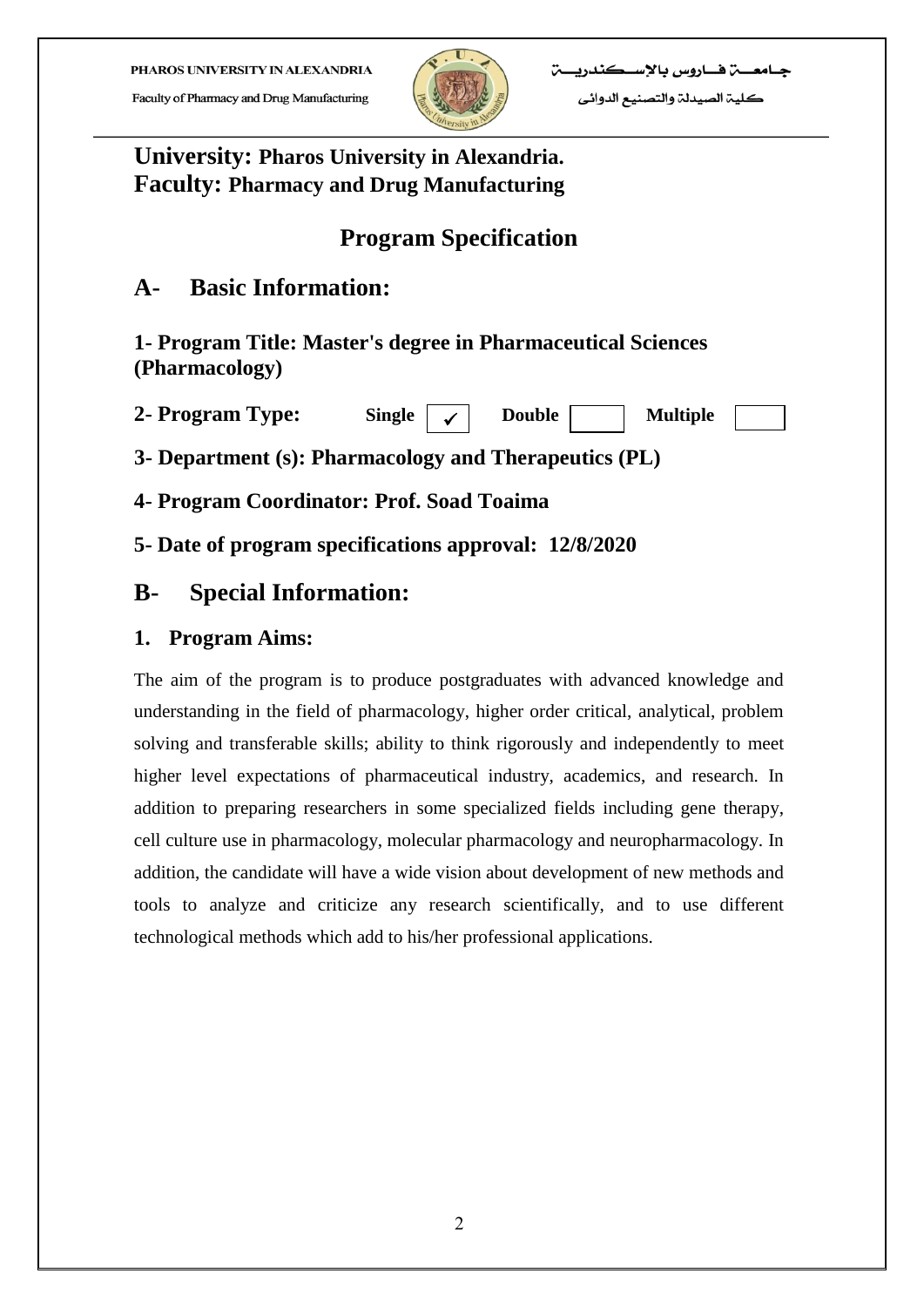Faculty of Pharmacy and Drug Manufacturing



كلية الصيدلة والتصنيع الدوائي

### **Graduate Attributes:**

#### **By the end of this program the graduates should be able to:**

- 1. Have the opportunity to continue their postgraduate education by doing a thesis that involves extensive literature surveys and laboratory-based practical work which make them able to pursue a career in different fields.
- 2. Have the ability of self-learning, problem solving, critical and analytical thinking, working in a team professionally and be aware about his role in community development.
- 3. Recognize the role of instrumental chemistry in an industrial, academic and economic context and legislation of medicinal products and their analysis.
- 4. Identify a research topic, key research questions and principles as well as applications of biostatistics, implement ethics as well as basic methodologies of scientific research in the fields of pharmacology and prepare a comprehensive written report that is professionally presented and contains all the required components of a master's thesis.
- 5. Apply principles of basic physiological processes to systemic disease states, interpret the impact of pharmacogenomics on drug efficacy and adverse effects and deal with laboratory testing which can be performed on many types of fluids from the body using analytical procedures, instrumentation, automation, and lab mathematics.
- 6. Explore the molecular mechanisms of cancer development and neurodegenerative disease and Learn about the therapeutic application of stem cells biology and focus on the ethical and regulatory issues for this therapy.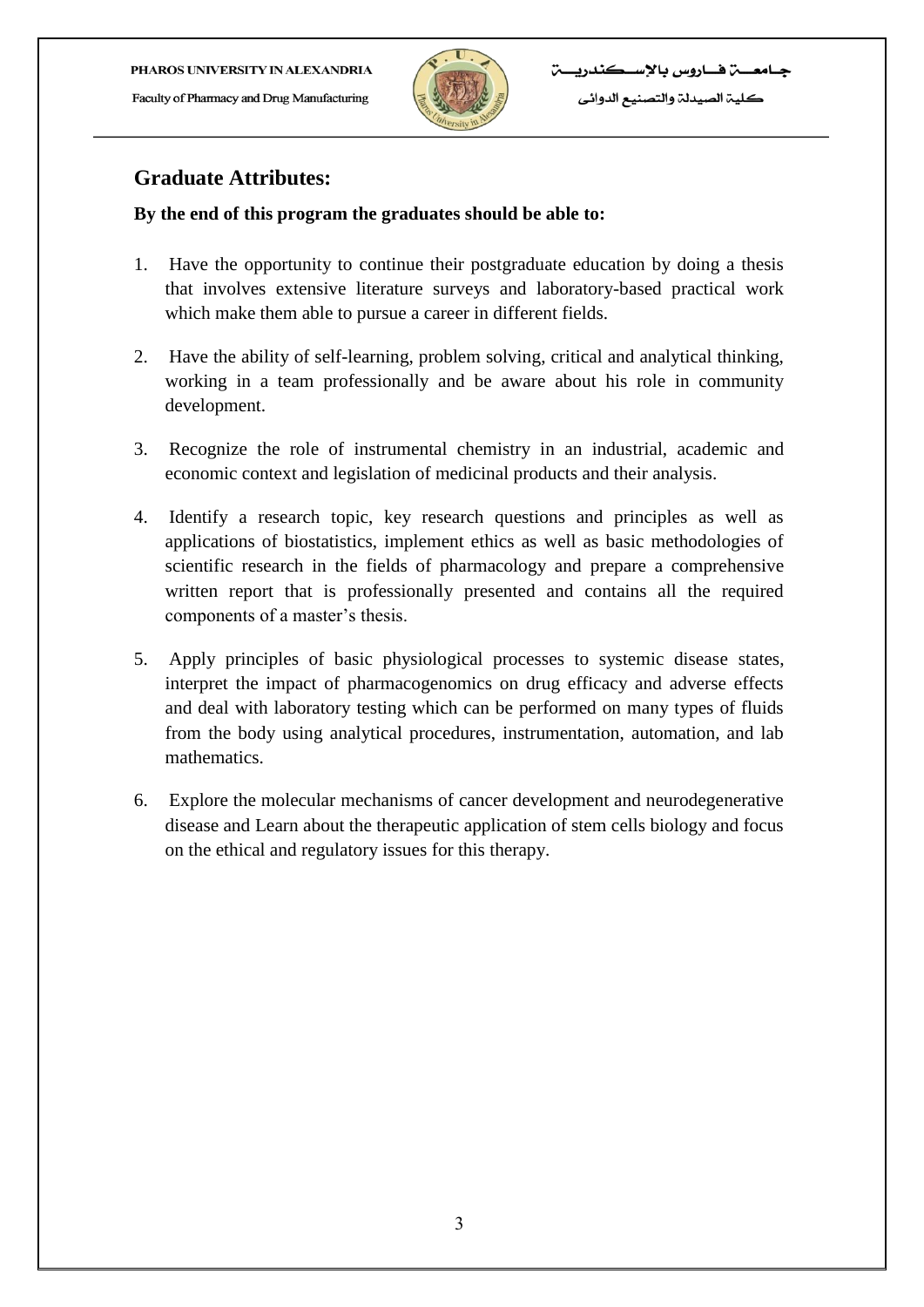Faculty of Pharmacy and Drug Manufacturing



كلية الصيدلة والتصنيع الدوائي

## **2- Intended Learning Outcomes (ILOs):**

#### **2/1- Knowledge and Understanding:**

#### **By completion of the program, students should be qualified to:**

A1: Explain the fundamental principles of pharmacology and cell signaling pathways to detect possible targets for drug action, molecular basis of different receptor types and how they can be modulated by different pharmacological agents.

A2: Identify the different types of stem cells, stem cell lines culturing requirements, characteristics and applications of stem cells in biology and medicine.

A3: Describe the processes involved in gene organization, replication, expression, recombinant DNA biotechniques and the mechanisms of different molecular biology techniques used in diagnosis of genetic diseases.

A4: Identify the etiology, treatment, prevention and appropriate treatment for the various diseases causing alterations in body function.

A5: Describe different analytical procedures, instrumentation, automation, and laboratory mathematics used in research.

A6: Explain the rationale for the usage of animal models in drug discovery and alternatives for animal models.

A7: Identify how to promote health, prevent and treat diseases in special populations: geriatric, pediatric as well as in pregnant and lactating females by providing basic information on pharmaceutical care for these populations.

A8: Recognize principles of immunology, including drugs affecting the immune system and the new trends of immunization and the use of immune modulators.

A9: Identify principles and applications of biostatistics.

A10: Demonstrate expertise in highly specialized and advanced research by the design, execution, and preparation of written and oral reports based on research investigation.

A11: Identify the general functions and importance of different biological fluids.

A12: Define the biochemical mechanisms and function of body systems and the biochemical processes disrupted in case of different disease states.

A13: Recognize bioinformatics software and web-based applications; that are required to search for, analyze and submit molecular biology and gene technology data to learn how to access new information in pharmaceutical research and development of new drugs.

A14: Define the basic rules and principles of physical chemistry (States of matter, buffers, law of thermodynamics, kinetics terminology).

A15: Recall rules needed for calculations to solve problems in different areas of analytical chemistry.

A16: Describe nanostructures as well as the basic principles of UV, Visible, fluorescence spectroscopy and different types of chromatographic, spectroscopic and electrochemical techniques used in drug analysis.

A17: Illustrate the ability if using drug information resources and internet to acquire pharmaceutical knowledge.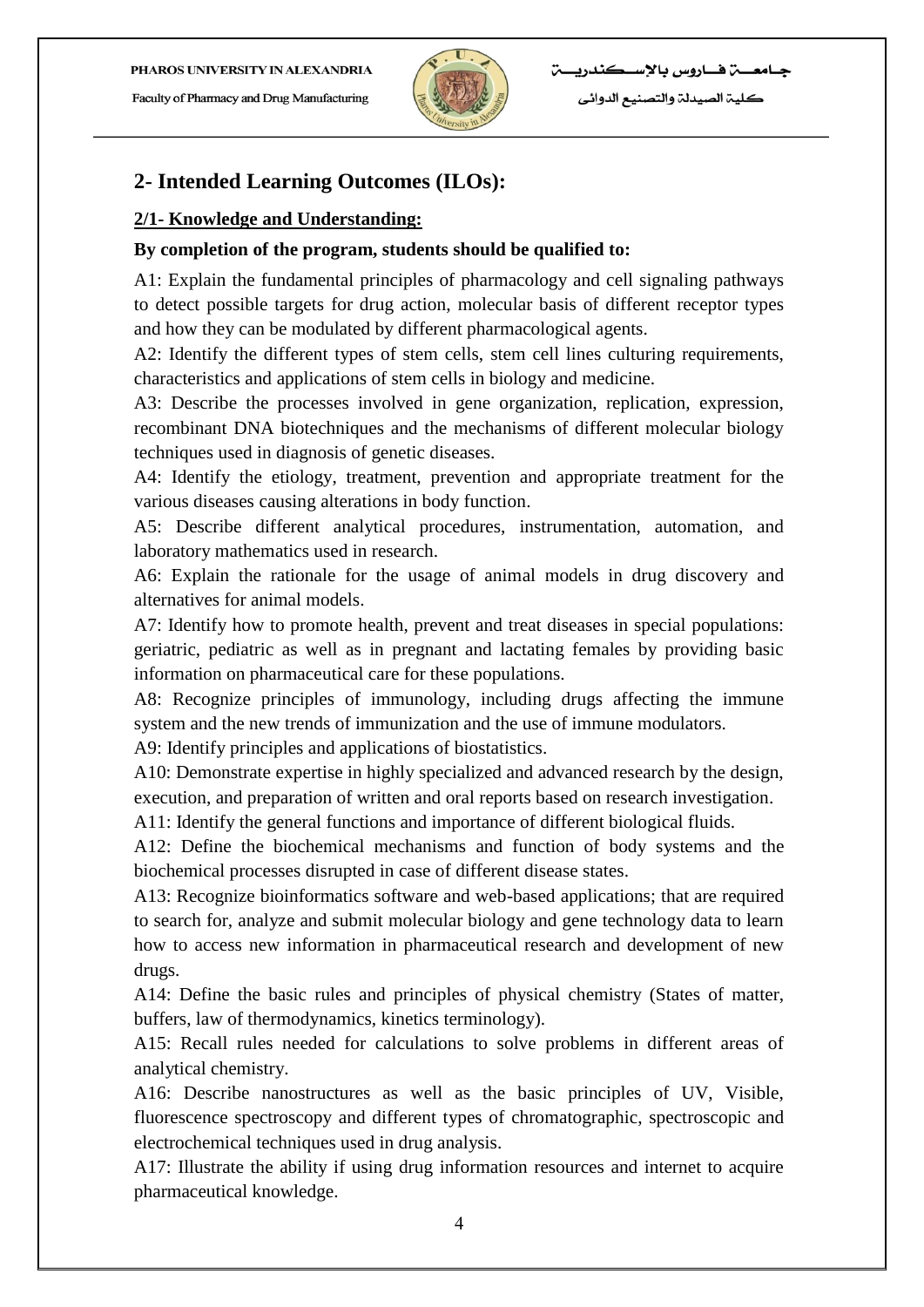

#### **2/2- Intellectual Skills:**

#### **By completion of the program, students should be qualified to:**

- B1: Analyze information in different fields of pharmacology and basic principles of cell signaling pathways to detect possible targets for drug action, molecular basis of different receptor types and their modulation by different pharmacological agents.
- B2: Discover the relation between the principles of pharmacokinetics and drug's therapeutic efficacy, toxicity and factors that modify responses to drugs.
- B3: Analyze different data about drug groups used for certain pathology to choose the proper agent used in a certain patient e.g. with other comorbidity.
- B4: Explain how structural and molecular biology, and modern enzymology have revolutionized the understanding of selective drug action and development of new therapies.
- B5: Analyze therapeutic strategies for both acute and chronic clinical conditions with considering the various variables that influence these strategies and risks in medical practice.
- B6: Illustrate different types of tumors, the role of tumor suppressor genes and oncogenes in cell cycle regulation and cancer onset, the biochemical role of growth factors and their receptors in the cancer developments.
- B7: Recognize the appropriate analytical instruments used in laboratory investigations and the appropriate correlations between the analyzed laboratory tests results and patients' medical condition according to validated laboratory techniques and calculations
- B8: Illustrate how to effectively present scientific data based on knowledge of biostatistics.
- B9: Plan a research protocol to conduct independent and effective study.

B10: Explain synaptic neurotransmissions, mechanisms of neurodegenerative diseases and neurobiological applications in drug targeting.

B11: Explain different types of stem cells, stem cell biology in medical applications and the barriers to regenerative medicine.

B12: Outline the basics of the use of cell lines in drug screening, different types of instruments used in biological screening of drugs and different methodologies for in vivo modeling of various diseases.

B13: Examine basic techniques of proteins, DNA & RNA extraction, separation and quantification.

B14: Outline various immune modulators and new trends in vaccination for the management and prevention of different diseases.

B15: Outline the physiological characteristics of geriatric, pediatric subjects as well as pregnant and lactating females to promote health, prevent and treat diseases in these special populations.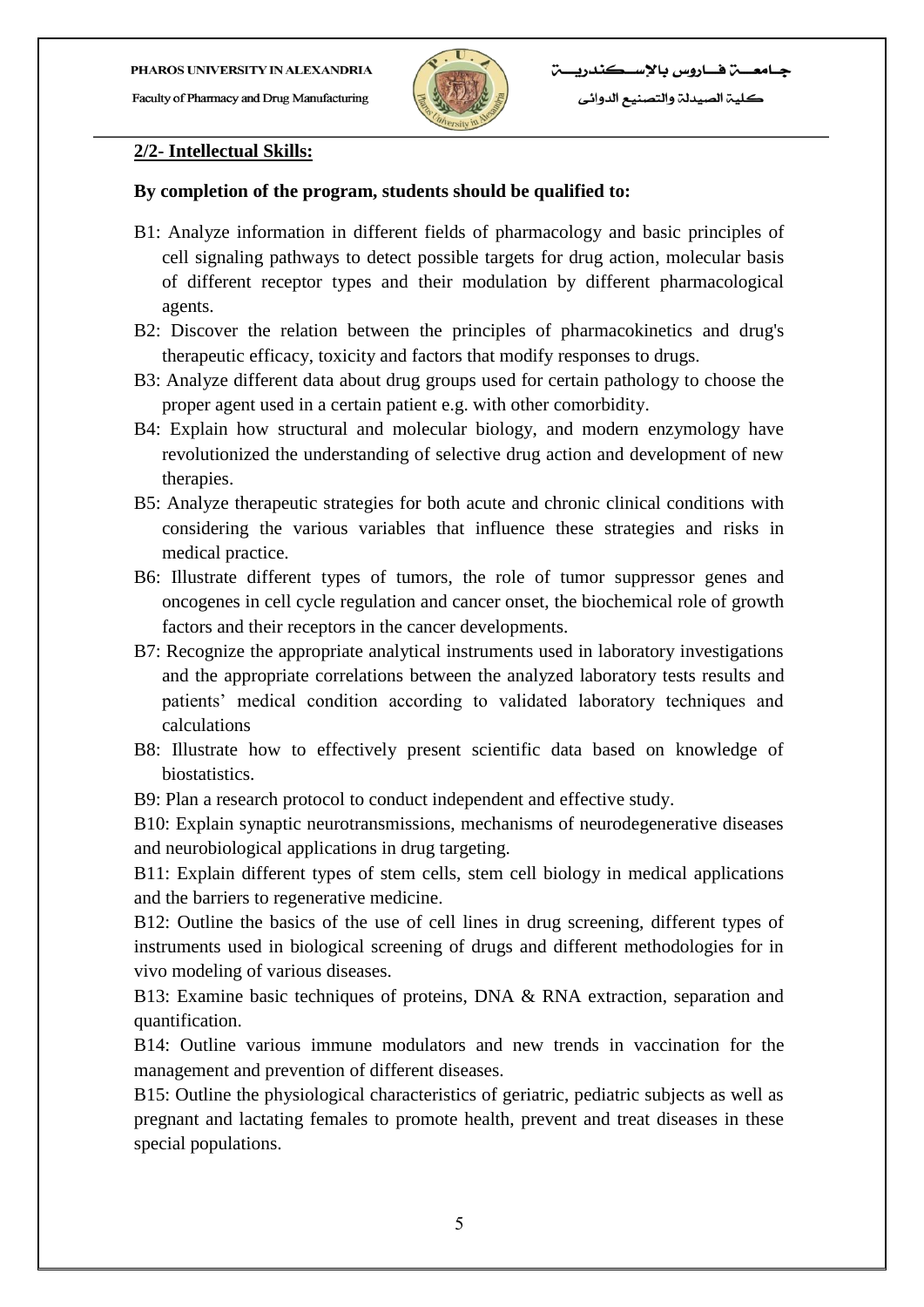

B16: Relate the pharmacological properties, therapeutic uses, side effects and contraindications to the use of different classes of drugs in endocrine and metabolic disorders, respiratory disorders, gastrointestinal and liver diseases, renal diseases and chemotherapy.

B17: Discover the scope of computational biology and bioinformatics software and web-based applications to analyze molecular biology and gene technology data for pharmaceutical research and drug design.

B18: Distinguish between the different orders of reactions and calculate the half-life time of drugs.

B19: Explain the interaction between electromagnetic radiation and matter on atomic and molecular levels.

B20: Apply validation concept whenever needed

B21: Criticize published evidence-based information and problem solving of relevance to Organic, Analytical and Medicinal Chemistry by the aid of computer technology.

B22: Select the proper HPLC conditions for separation and quantification.

B23: Evaluate information data from a variety of sources for planning different work strategies.

B24: Explain concepts of nanotechnology and its application in the field of pharmacological research.

#### **2/3 - Professional skills:**

#### **By the end of this program the graduate should be able to:**

C1: Develop research skills including knowledge of general principles and procedures of research methodology and experimental design in the fields of pharmacy.

C2: Develop competence and confidence in investigative research and dealing professionally with different pharmacological problems.

C3: Create comments on reports for situation related to the field of pharmacology including critical reviews of scientific articles and peer evaluation.

C4: Compile reviews and essays discussion competently for effective information management.

C5: Develop independent and self-critical learning ability by solving disease related cases.

C6: Design laboratory experiments and experimental results analysis and interpretation to investigate the mechanism of drug action and efficacy.

C7: Create skills required for conducting of standard pharmacological laboratory procedures and the usage of updated equipment related to the field of pharmacology appropriately.

C8: develop skills of using proper chemical formulas of different chemical compounds and calculations in different tasks.

C9: Apply spectrophotometry in qualitative and quantitative determination of drugs, as well as advanced analytical methods and operating related instruments in laboratory.

C10: Classify pharmacopoeial qualification, calibration & standardization and parameters for working safely in a laboratory.

C11: Evaluate standard methods for quantitative analysis of concentration-time profile.

C12: Discuss the important application of nanotechnology in pharmacy

C13: Discuss physical and chemical properties or changes taking place in a drug.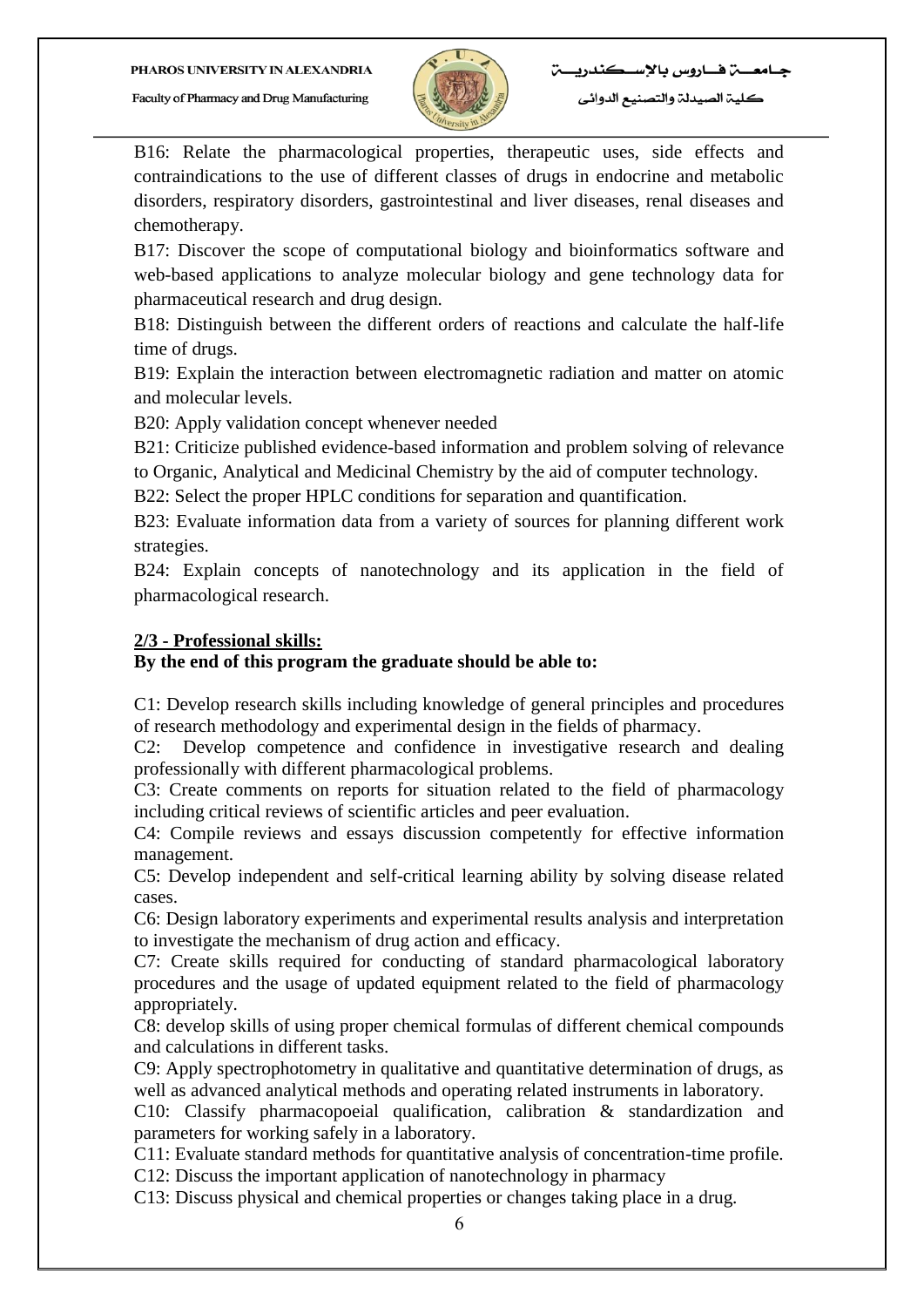Faculty of Pharmacy and Drug Manufacturing



## **2/4 - General Skills:**

#### **By the end of this program the graduate should be able to:**

D1: Use internet to search relevant materials in textbooks and electronic sources.

D2: Create skills of self-learning. group work and being effective as a leader or a member

D3: Apply oral, written and poster presentations.

D4: show problem solving skills by interpreting data, designing and carrying out experimental work.

D5: Develop skills of handling advanced tasks within given time limits

## **3- Academic Standards of Program Specification:**

Academic Reference Standards (ARS) for Master Degree of Pharmaceutical Sciences (Pharmacology) which was accredited in a faculty council on 9/4/2017.

### **4- External References for Standards (Benchmarks):**

NA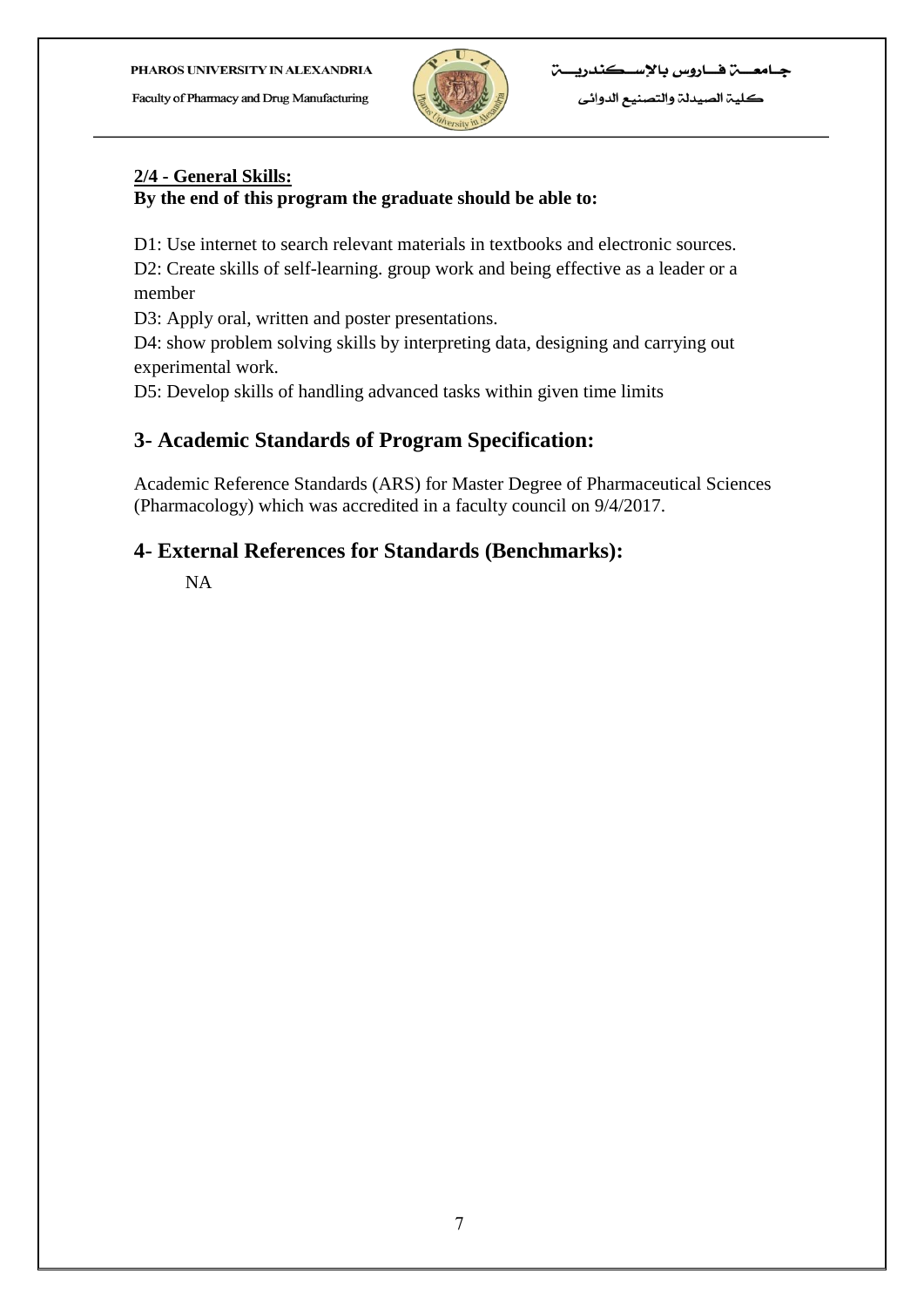Faculty of Pharmacy and Drug Manufacturing



**5- Program Structure and Contents:**

## **a- Program Duration: Minimum of Two years**

## **b- Program Structure:**

| <b>Subject Areas</b>          | <b>Percentage</b> |
|-------------------------------|-------------------|
| <b>Basic Sciences Courses</b> | 36.8%             |
| <b>Specialized Courses</b>    | $42.1\%$          |
| <b>Thesis</b>                 | $21.1\%$          |

**c- Program Course Levels (in credit-hours system):** 

## **First Level (First Semester): 7 Credit hours (General courses)**

| No.            | Course<br>Code | Course Title                     | Credit<br>Hours |
|----------------|----------------|----------------------------------|-----------------|
|                | PC 601         | <b>Physical Chemistry</b>        |                 |
| $\overline{2}$ | PC 602         | Pharmaceutical<br>Nanotechnology |                 |
| 3              | PL 601         | Molecular Biology &<br>Genetics  |                 |
|                | PM 601         | <b>Bioinformatics</b>            |                 |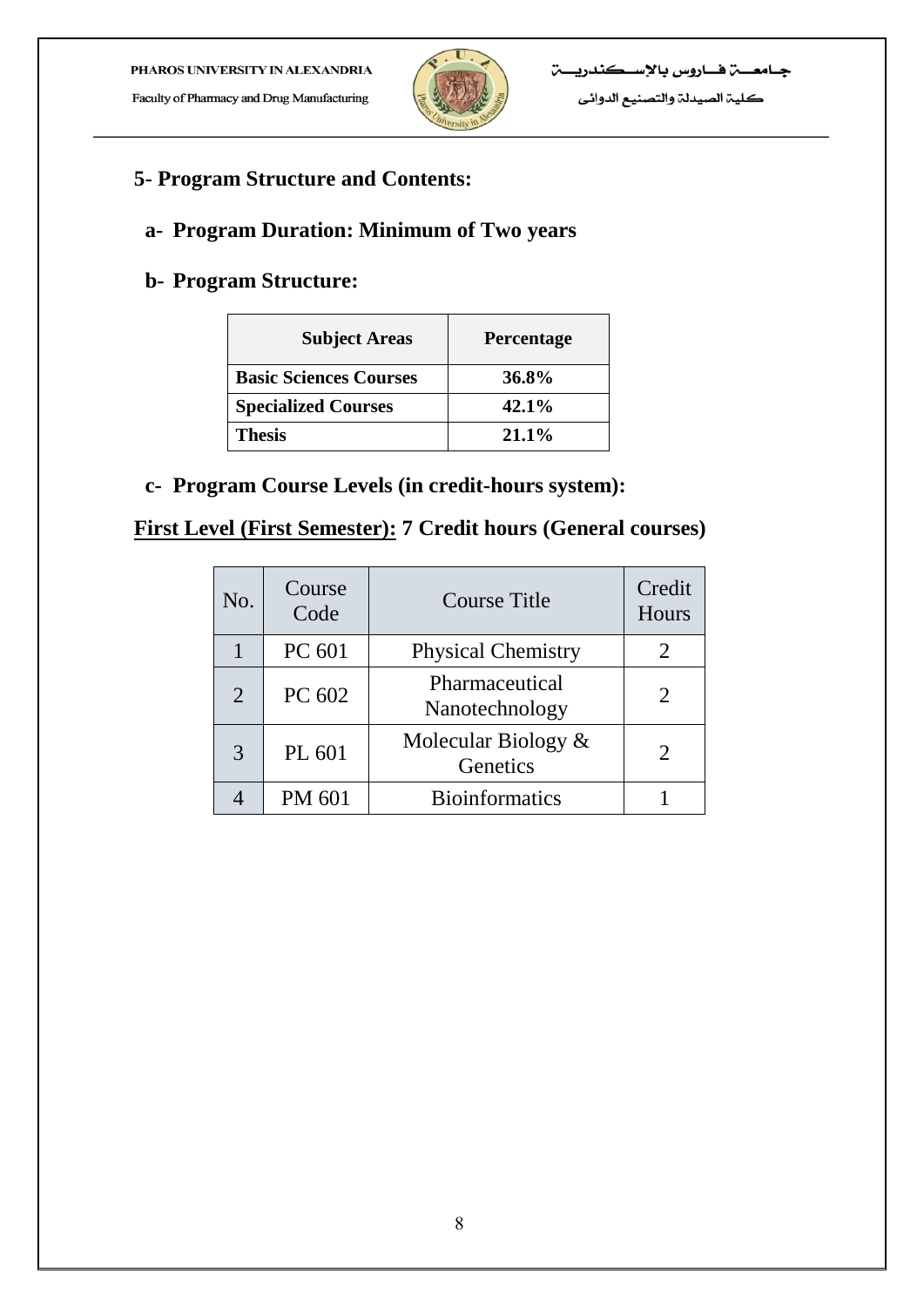

## **First Level (Second Semester): 7 Credit hours (General courses)**

| No.            | Course<br>Code | Course Title                                     | Credit<br>Hours |
|----------------|----------------|--------------------------------------------------|-----------------|
|                | PC 603         | Analytical & Instrumental<br>Methods             |                 |
| $\overline{2}$ | PL 602         | Molecular Basis of Drug<br>Action                |                 |
| 3              | PP 601         | Research Methods &<br><b>Experimental Design</b> |                 |
|                | PL 603         | <b>Statistics &amp; Biostatistics</b>            |                 |

### **Second Level (First Semester):**

**8 credit hours (6 Cr. compulsory specialized courses and 2 Cr. elective courses)**

| No. | Course<br>Code | <b>Course Title</b>               | Credit<br>Hours | إسم المقرر            |
|-----|----------------|-----------------------------------|-----------------|-----------------------|
|     | PL 704         | <b>Advanced Pharmacology I</b>    |                 | علم الأدوية المتقدم-I |
|     |                | PL 705   Advanced Pharmacology II | 3               | علم الأدوية المتقدم   |
|     |                | <b>Elective Course</b>            |                 | مقرر اختياري          |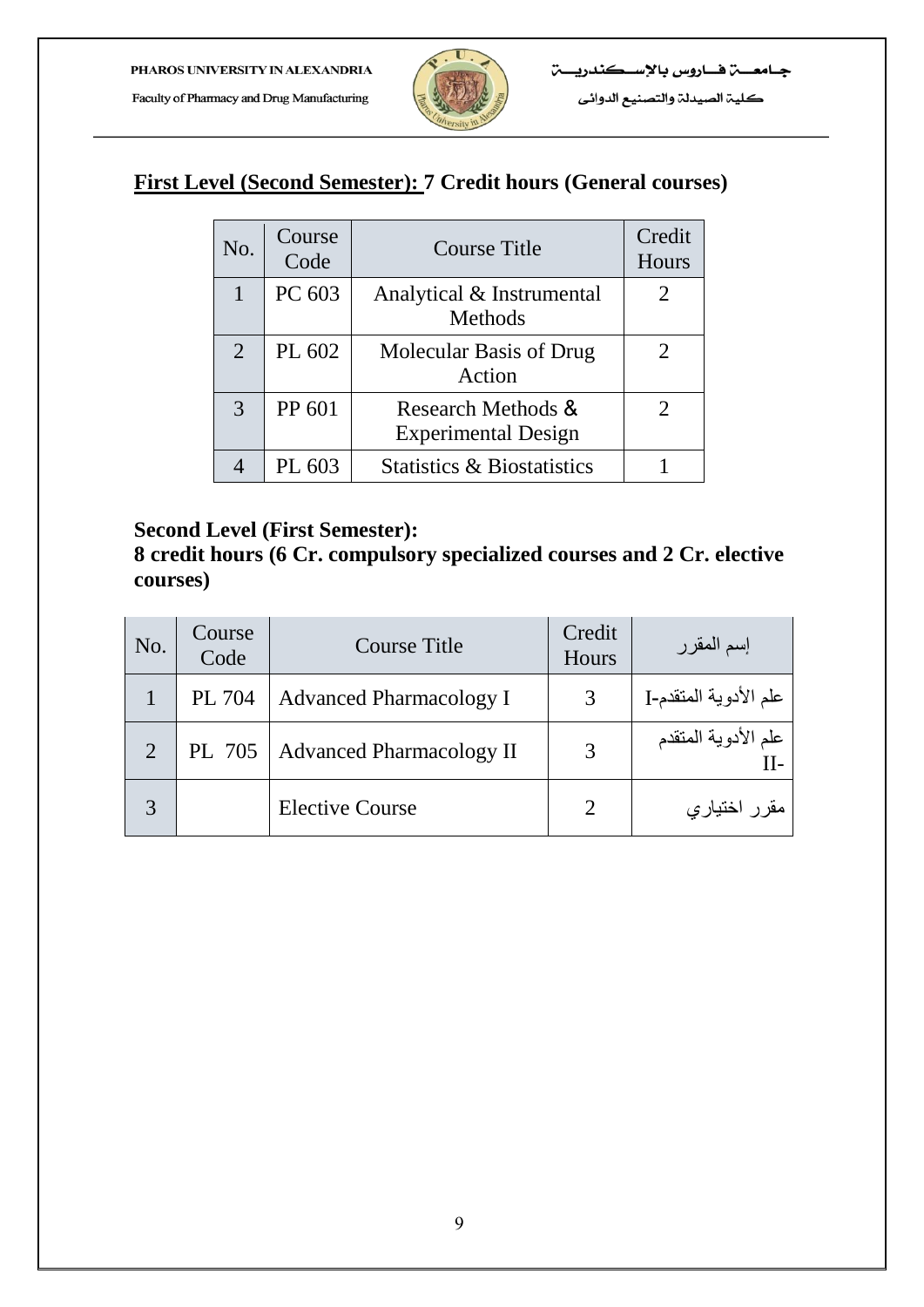Faculty of Pharmacy and Drug Manufacturing



كلية الصيدلة والتصنيع الدوائي

## **Second Level (Second Semester):**

## **8 credit hours (6 Cr. compulsory specialized courses and 2 Cr. elective courses)**

| No. | Course<br>Code | <b>Course Title</b>                         | Credit<br>Hours |
|-----|----------------|---------------------------------------------|-----------------|
|     | PL 706         | Advanced<br>Pharmacotherapeutics            |                 |
|     | PL 707         | <b>Applied Experimental</b><br>Pharmacology |                 |
|     |                | <b>Elective Course</b>                      |                 |

## **Thesis Research**

| No. | Course<br>Code | <b>Course Title</b>      | Credit<br><b>Hours</b> |
|-----|----------------|--------------------------|------------------------|
|     |                | PL 800   Thesis Research |                        |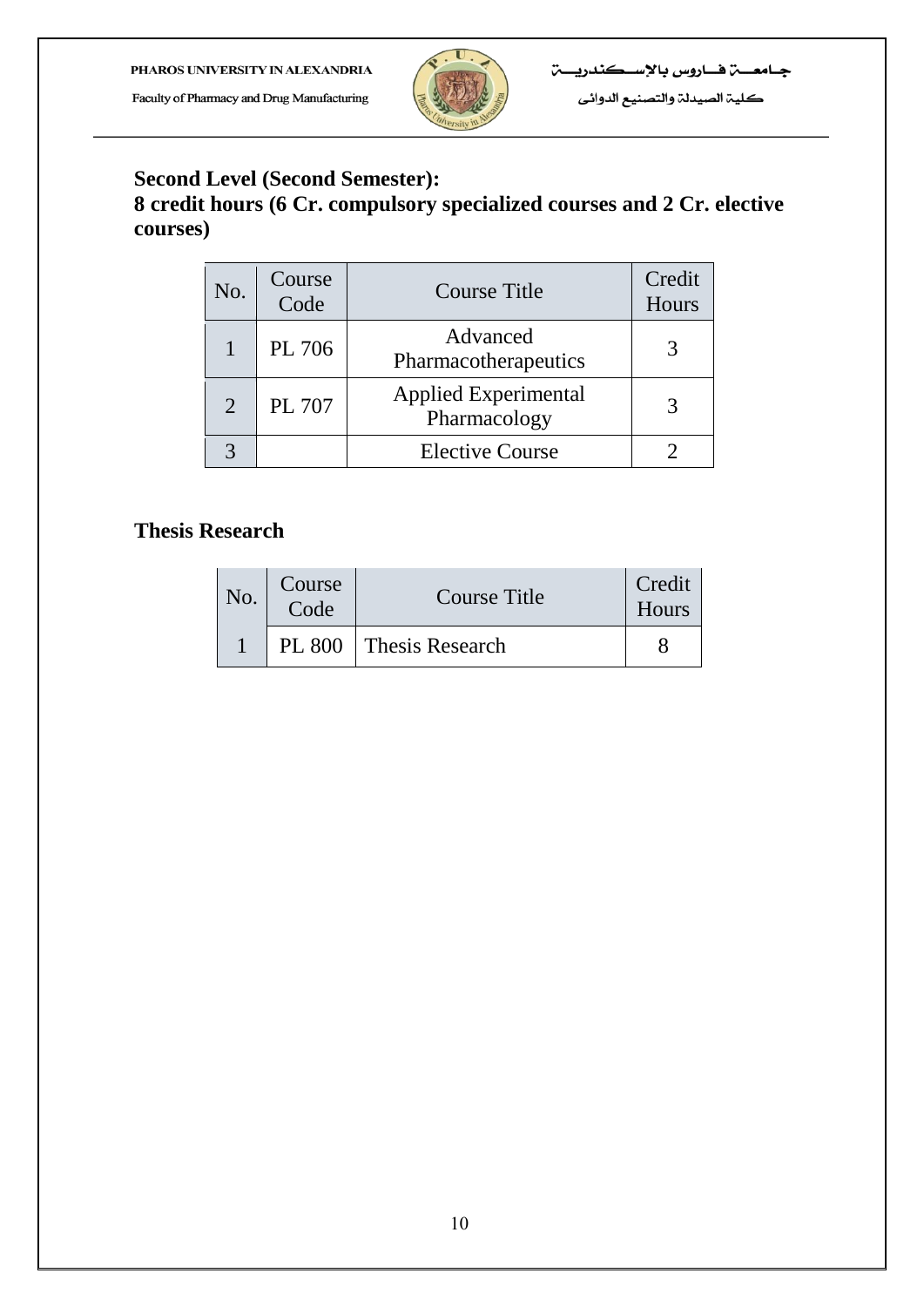Faculty of Pharmacy and Drug Manufacturing



كلية الصيدلة والتصنيع الدوائي

## **d- Program Courses**

#### **a. Compulsory:**

|                    |                                                  | No. of         |                | <b>Hours per Week</b> |      | Grade &            |                 |
|--------------------|--------------------------------------------------|----------------|----------------|-----------------------|------|--------------------|-----------------|
| <b>Course Code</b> | <b>Course Title</b>                              | <b>Units</b>   | Lect.          | Lab.                  | Tut. | Level              | <b>Semester</b> |
| PC 601             | <b>Physical Chemistry</b>                        | $\overline{2}$ | $\overline{2}$ |                       |      | <b>First Level</b> | First           |
| PC 602             | Pharmaceutical<br>Nanotechnology                 | $\overline{2}$ | $\overline{2}$ |                       |      | <b>First Level</b> | First           |
| PL 601             | Molecular biology and<br>Genetics                | $\overline{2}$ | $\overline{2}$ |                       |      | <b>First Level</b> | First           |
| PM 601             | <b>Bioinformatics</b>                            | $\mathbf{1}$   | $\mathbf{1}$   |                       |      | <b>First Level</b> | First           |
| PC 603             | Analytical &<br><b>Instrumental Methods</b>      | $\overline{2}$ | $\overline{2}$ |                       |      | <b>First Level</b> | Second          |
| PL 602             | Molecular basis of<br>drug actions               | $\overline{2}$ | $\overline{2}$ |                       |      | <b>First Level</b> | Second          |
| PP 601             | Research Methods &<br><b>Experimental Design</b> | $\overline{2}$ | $\overline{2}$ |                       |      | <b>First Level</b> | Second          |
| PL 603             | Statistics &<br><b>Biostatistics</b>             | $\mathbf{1}$   | $\mathbf{1}$   |                       |      | <b>First Level</b> | Second          |
| PL 704             | Advanced<br>Pharmacology I                       | 3              | 3              |                       |      | Second Level       | First           |
| PL 705             | Advanced<br>Pharmacology II                      | 3              | 3              |                       |      | Second Level       | First           |
| PL 706             | Advanced<br>Pharmacotherapeutics                 | 3              | 3              |                       |      | Second Level       | Second          |
| PL 707             | <b>Applied Experimental</b><br>Pharmacology      | 3              | $\mathbf{1}$   | $\overline{4}$        |      | Second Level       | Second          |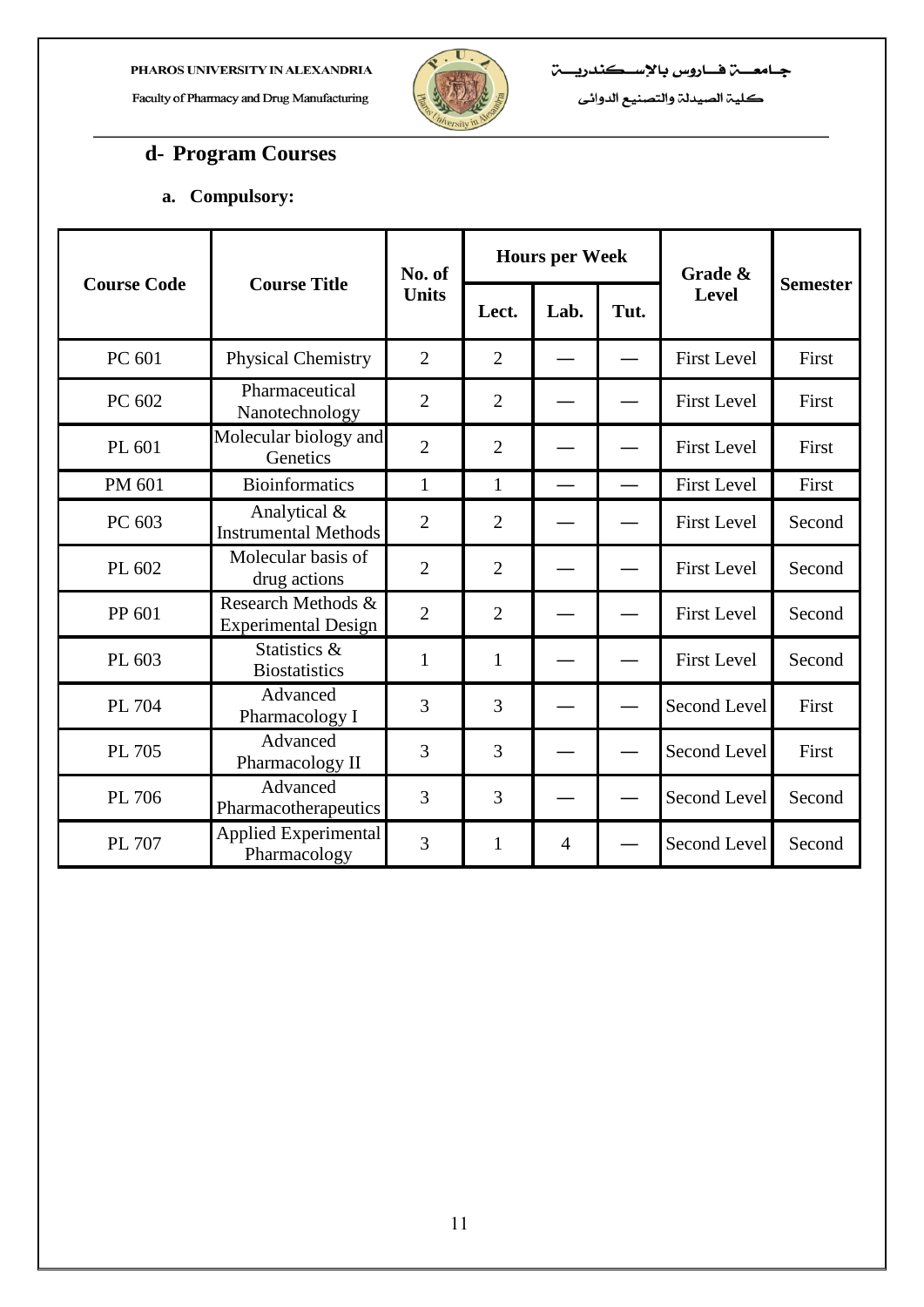Faculty of Pharmacy and Drug Manufacturing



كلية الصيدلة والتصنيع الدوائى

## **b. Elective courses:**

|                    |                                               | No. of         |                | <b>Hours per Week</b> |                      | Grade &      |                 |
|--------------------|-----------------------------------------------|----------------|----------------|-----------------------|----------------------|--------------|-----------------|
| <b>Course Code</b> | <b>Course Title</b>                           | <b>Units</b>   | Lect.<br>Lab.  |                       | <b>Level</b><br>Tut. |              | <b>Semester</b> |
| <b>PL L08</b>      | Therapeutics in<br><b>Special Populations</b> | $\overline{2}$ | $\overline{2}$ |                       |                      | Second Level |                 |
| <b>PL L09</b>      | Pathophysiology of<br>Human Disease           | $\overline{2}$ | $\overline{2}$ |                       |                      | Second Level |                 |
| <b>PL L10</b>      | Pharmacogenomics &<br>Pharmacogenetics        | $\overline{2}$ | $\overline{2}$ |                       |                      | Second Level |                 |
| <b>PL L11</b>      | Immuno-<br>Pharmacology                       | $\overline{2}$ | $\overline{2}$ |                       |                      | Second Level |                 |
| <b>PL L12</b>      | <b>Cancer Biology</b>                         | $\overline{2}$ | $\overline{2}$ |                       |                      | Second Level |                 |
| <b>PL L13</b>      | Analysis of Body<br><b>Fluids</b>             | $\overline{2}$ | $\overline{2}$ |                       |                      | Second Level |                 |
| <b>PL L14</b>      | <b>Advanced Clinical</b><br>Biochemistry      | $\overline{2}$ | $\overline{2}$ |                       |                      | Second Level |                 |
| <b>PL L15</b>      | Neurochemistry                                | $\overline{2}$ | $\overline{2}$ |                       |                      | Second Level |                 |
| <b>PL L16</b>      | <b>Biosciences of Stem</b><br>Cells           | $\overline{2}$ | $\overline{2}$ |                       |                      | Second Level |                 |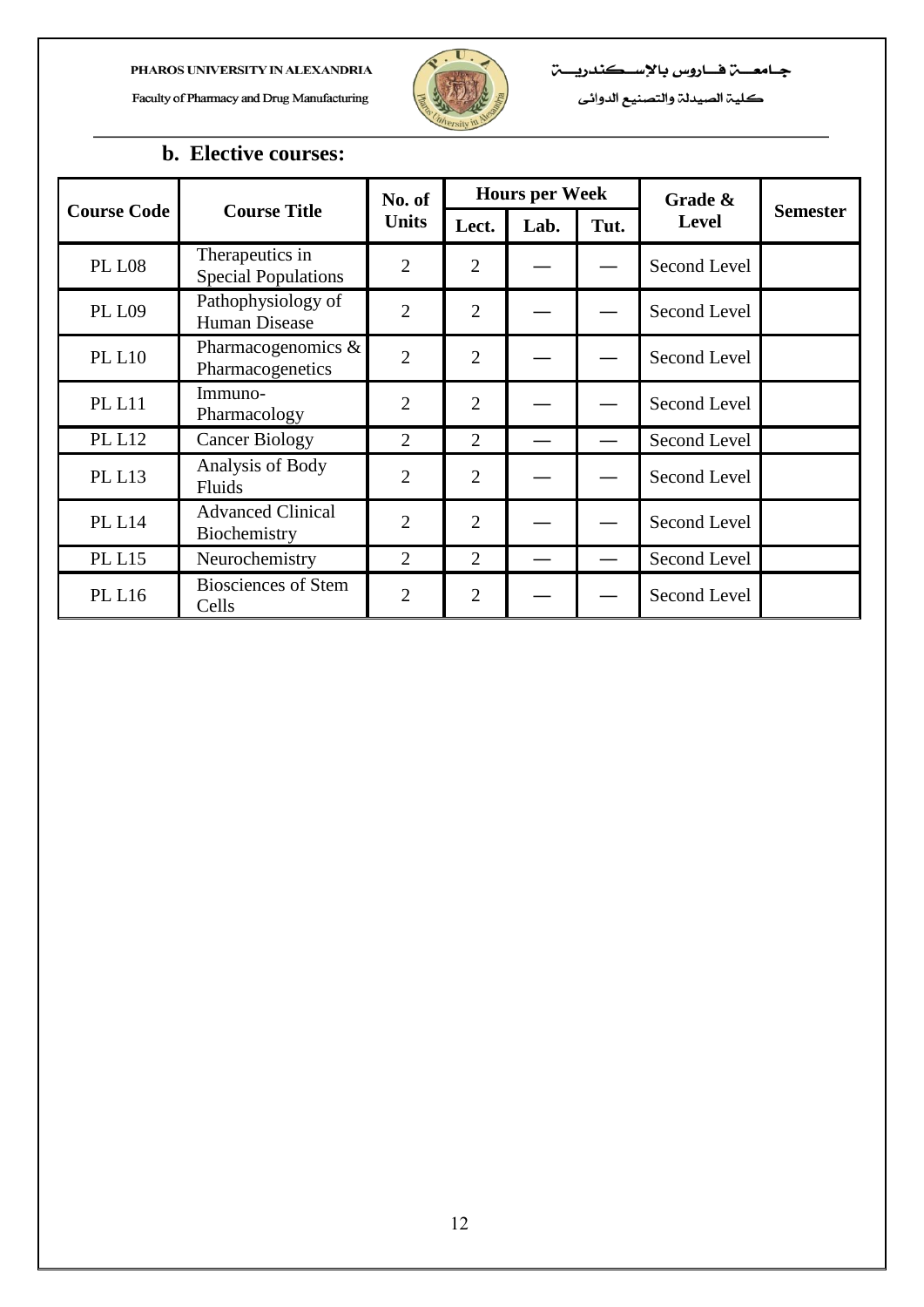Faculty of Pharmacy and Drug Manufacturing



## **6- Program Courses Contents:**

## **I. Required Courses:**

| Course Title  | <b>Physical Chemistry</b>       |                                 |                |         |            |              |  |               |  |  |
|---------------|---------------------------------|---------------------------------|----------------|---------|------------|--------------|--|---------------|--|--|
| Course Code   | $\vert$ PC 601                  | Credit<br>Hours                 | $\overline{2}$ | Lecture | $\sqrt{2}$ | Tutorial   0 |  | Practical   0 |  |  |
| Pre-requisite | <b>Permission of Instructor</b> |                                 |                |         |            |              |  |               |  |  |
| Department    |                                 | <b>Pharmaceutical Chemistry</b> |                |         |            |              |  |               |  |  |

#### **Course objectives:**

This course is formulated to give the essential basis and principles underpinning research in pharmaceutical chemistry, pharmaceutics, phytochemistry, pharmacology and microbiology. The course provides conceptual and intellectual foundation for further studies in pharmaceutical sciences.

- Ionic equilibrium, acid-base equilibrium of functional groups, states of matter & phase equilibria.
- Thermodynamics, thermochemistry, the first law of thermodynamics, energy and enthalpy changes, the second law of thermodynamics, the Gibbs free energy and entropy, the third law of thermo-dynamics, the standard entropy, standard free energy and the Gibbs-Helmholtz relationship.
- Thermodynamics of electrochemical processes. Free-energy change  $\&$ application to kidney transfer of urea from plasma to urine.
- Chemical kinetics and enzyme kinetics, factors affecting reaction rates, rate laws, half-life and determining rate equation.
- Mathematical treatment of zero-order, first –order & second-order reaction rates.
- Determination of expiry time of pharmaceutical preparations.
- Decomposition of medicinal agents (hydrolysis & oxidation).
- Accelerated stability analysis of drug substances.
- Electrochemistry, conductance, oxidation, reduction and the Nernst equation, dissociation constant & pH of medicinal agents.
- Physical chemistry of solutions and colligative properties.
- Solids, semisolids and solubility, interfacial active molecules& acid-base functional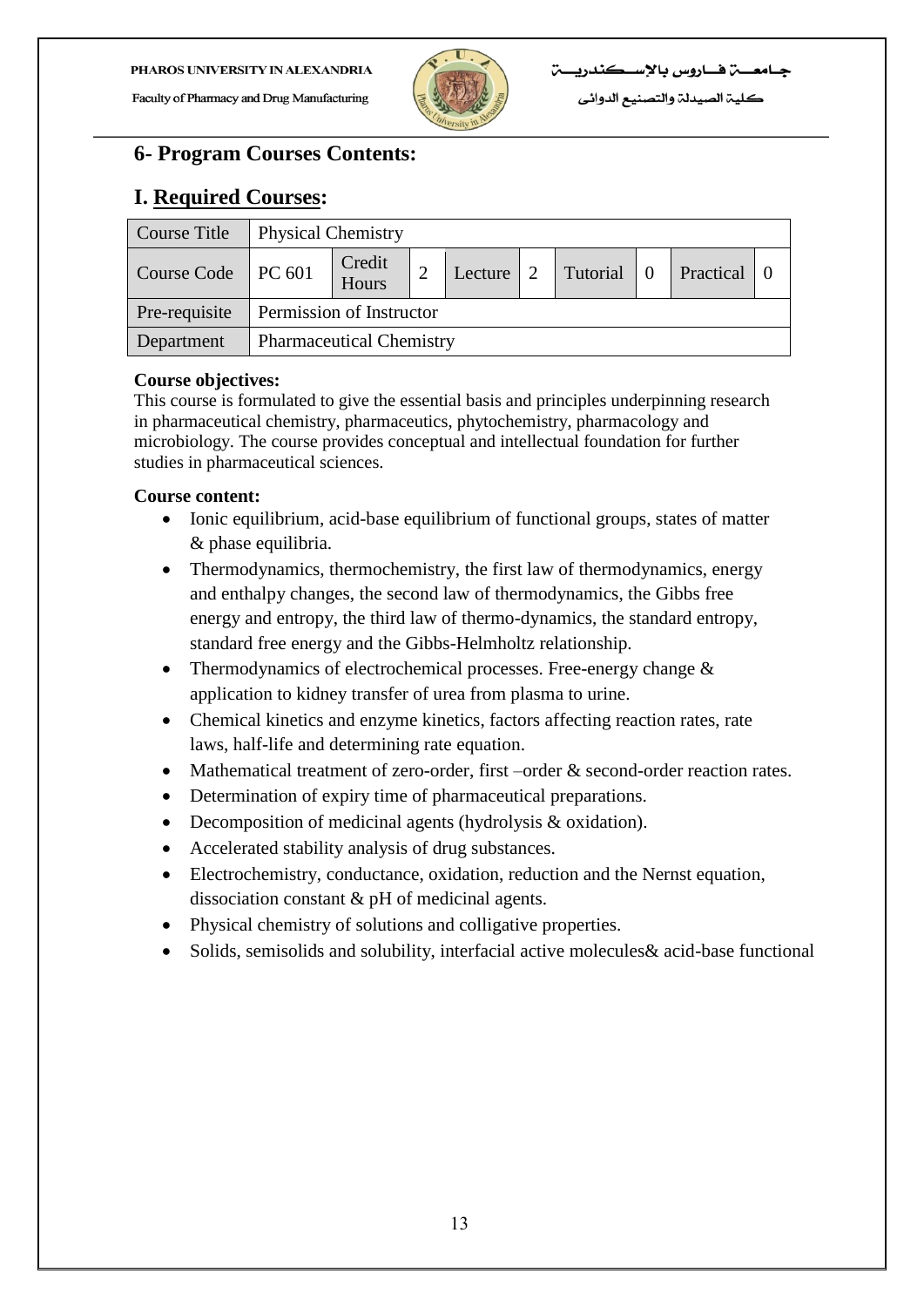

كلية الصيدلة والتصنيع الدوائي

| Course Title       | <b>Pharmaceutical Nanotechnology</b> |                                                           |  |  |  |  |  |  |
|--------------------|--------------------------------------|-----------------------------------------------------------|--|--|--|--|--|--|
| <b>Course Code</b> |                                      | PC 602 Credit Hours<br>Tutorial<br>Practical 0<br>Lecture |  |  |  |  |  |  |
| Pre-requisite      | Permission of Instructor             |                                                           |  |  |  |  |  |  |
| Department         | <b>Pharmaceutical Chemistry</b>      |                                                           |  |  |  |  |  |  |

#### **Course objectives:**

The main objectives of this course are based upon the acquisition of knowledge and developing research abilities in the field of Pharmaceutical Nanotechnology, respective to the: a- Development of therapeutic nanosystems for the release and vectorisation of drugs with chemical and biotechnological origin, b- Chemical preparation & analysis of nanomaterial and the chemical study of nanostructures. This course has been developed to introduce students to the underlying principles and applications of the emerging field of nanotechnology, scientific principles and theory relevant at the nanoscale dimension and to discuss the current and future nanotechnology applications in physics, chemistry, biology, pharmacy and medicine.

- Introduction to the practice and discipline of nanotechnology.
- The fundamental science behind nanotechnology:
	- Overview of chemistry fundamentals for Nanotechnology.
	- Overview of physics fundamentals for Nanotechnology.
	- Biosystems and Molecular recognition.
- Nanostructures & Nanomaterials.
- Nanofabrication & tools for measuring nanostructures.
- Materials characterization methods.
- Structural study of organic/inorganic nanocomposites.
- Surface, thin film and colloid chemistry.
- Nanobiotechnology.
- Pharmaceutical nanotechnology:
	- Drug delivery systems, emulsions, microemulsions and multiple emulsions.
	- Micro-nano capsules and micro-nano spheres, liposomes and niosomes.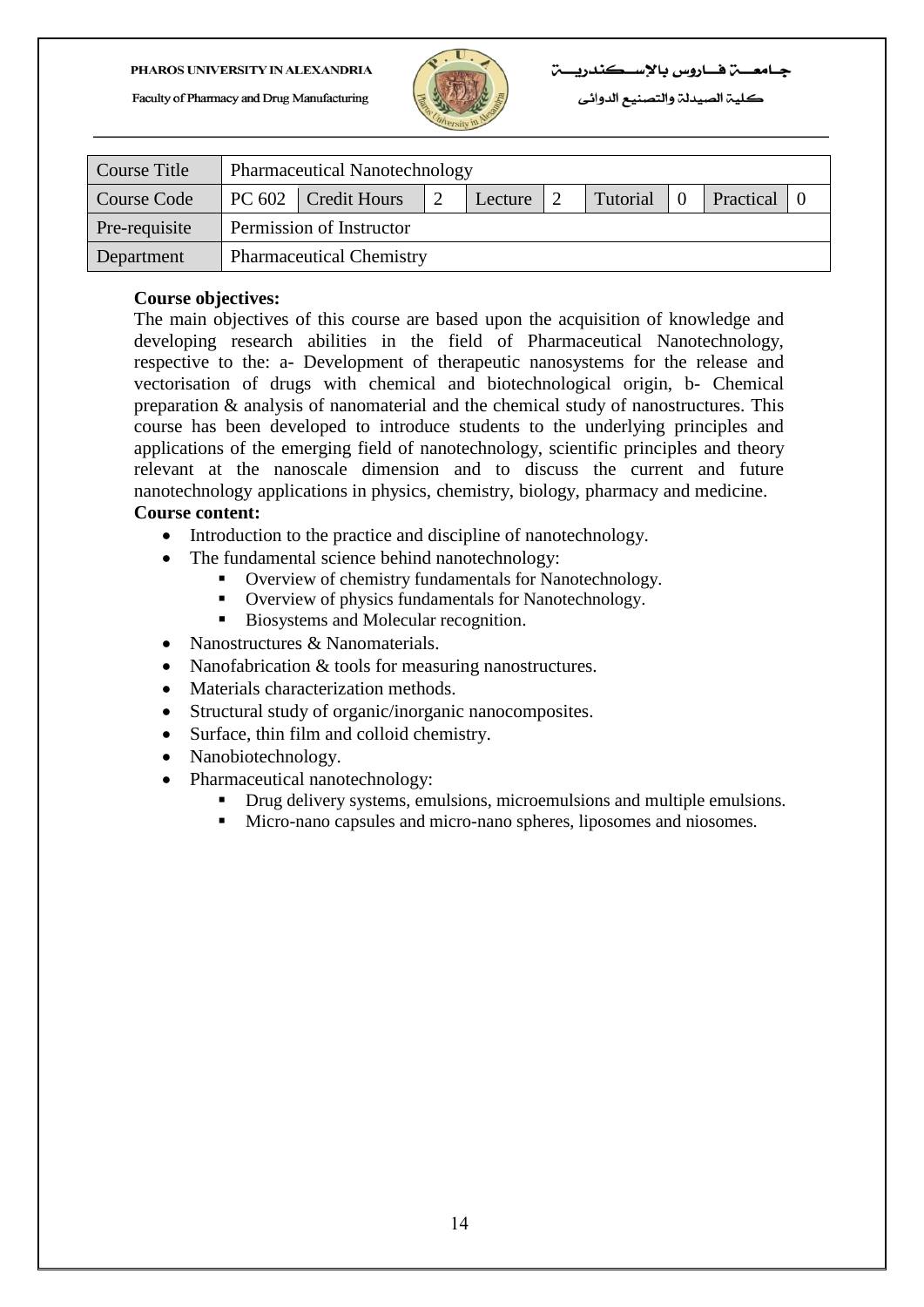

كلية الصيدلة والتصنيع الدوائي

| <b>Course Title</b> |        | Molecular Biology & Genetics                         |  |  |  |  |  |  |  |
|---------------------|--------|------------------------------------------------------|--|--|--|--|--|--|--|
| Course Code         | PL 601 | Credit Hours 2<br>Tutorial<br>Lecture 2<br>Practical |  |  |  |  |  |  |  |
| Pre-requisite       |        | Permission of Instructor                             |  |  |  |  |  |  |  |
| Department          |        | Pharmacology                                         |  |  |  |  |  |  |  |

#### **Course objectives:**

Demonstrate an understanding of the current concepts of DNA structure, maintenance and repair. Introducing the students to the basics of molecular biology and biotechnology. Explain the processes involved in gene organization, replication and expression. Demonstrate an understanding of the tools used in recombinant DNA technology. Comment on the applications of genomics and proteomics. Explain the basic concepts of bioinformatics.

#### **Course content:**

- Basic principles in molecular biology.
- Macromolecular structure and interactions.
- Regulation of gene expression.
- Basis of inherited diseases and diagnostic molecular biology of genetic diseases.
- Genetic variation & DNA finger printing.
- Genomics, proteomics and bioinformatics.
- DNA cloning and manipulations, and gene therapy.

| Course Title  |        | <b>Bioinformatics</b>                                                |  |  |  |  |  |  |  |  |
|---------------|--------|----------------------------------------------------------------------|--|--|--|--|--|--|--|--|
| Course Code   | PM 601 | Tutorial<br>$\overline{0}$<br>Credit Hours 1<br>Practical<br>Lecture |  |  |  |  |  |  |  |  |
| Pre-requisite |        | Permission of Instructor                                             |  |  |  |  |  |  |  |  |
| Department    |        | Microbiology and Immunology                                          |  |  |  |  |  |  |  |  |

#### **Course objectives:**

Introduce the scope of computational biology to graduate students of Pharmacy who have been completed their undergraduate degree. Familiarize the students with bioinformatics software and web-based applications. Acquire the ability to search for, analyze and submit molecular biology and gene technology data. Allow the students to learn how to access new information and to continue learning beyond the limits of this course.

- Definition, aims and components of bioinformatics.
- Biological archives and public organizations.
- Searching for drug side effects, interactions and publications.
- Comparative analysis of sequences.
- Protein structure and function and annotation of sequences.
- Bioinformatics tools for gene technology.
- Bioinformatics-based drug design.
- Genomics, proteomics and metabolomics.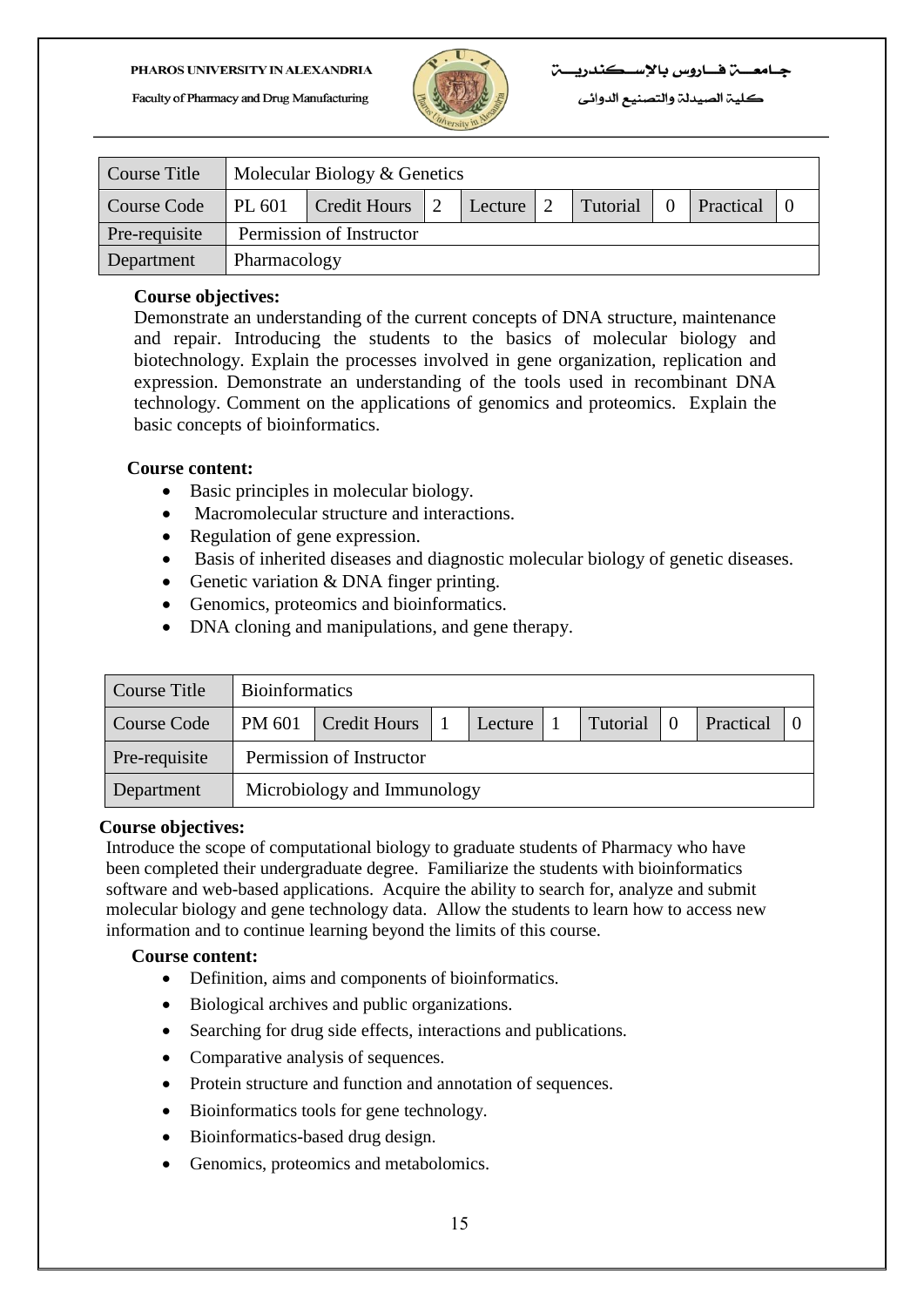

كلية الصيدلة والتصنيع الدوائي

| Course Title  |                | Analytical & Instrumental Methods |  |         |  |              |  |           |  |  |  |
|---------------|----------------|-----------------------------------|--|---------|--|--------------|--|-----------|--|--|--|
| Course Code   | $\vert$ PC 603 | Credit<br>Hours                   |  | Lecture |  | Tutorial   0 |  | Practical |  |  |  |
| Pre-requisite |                | Permission of Instructor          |  |         |  |              |  |           |  |  |  |
| Department    |                | <b>Pharmaceutical Chemistry</b>   |  |         |  |              |  |           |  |  |  |

#### **Course objectives:**

This course is designed to provide the specialist essential fundamental background in pharmaceutical analysis and for other aspects of pharmaceutical sciences.

#### **Course content:**

In depth knowledge and update information in the following areas with emphasis on research relevant issues:

- Chemical composition of aqueous solutions.
- Effect of electrolytes on chemical equilibria.
- Equilibrium calculations for simple and complex systems.
- Chemical calculations to determine concentrations of species of interest.
- Basic separations of chromatographic theory & application of this knowledge in identification and quantification of drugs.
- HPLC techniques for qualitative and quantitative analysis of drugs, impurities & degradation products.
- Development of HPLC stability-indicating methods for pharmaceutical products & for quantitation of drug combination.
- Basic properties of electromagnetic radiation & interaction between radiation and matter.
- Function of instrumental components used in spectrometry.
- Basic principles of applications molecular absorption & molecular fluorescence spectroscopy.
- Development of spectrophotometric methods for the quantitation of drug combination using  $\Delta A$ ,  $D_1 \& D_2$  techniques  $\&$  for determination of  $K_a \& K_b$  of medicinal agents.
- Fundamental principles of electro-chemistry in terms of oxidation-reduction reactions.
- Electro-chemical calculations.
- Potentiometry, pH measurements and electrolysis in analysis of drug substance.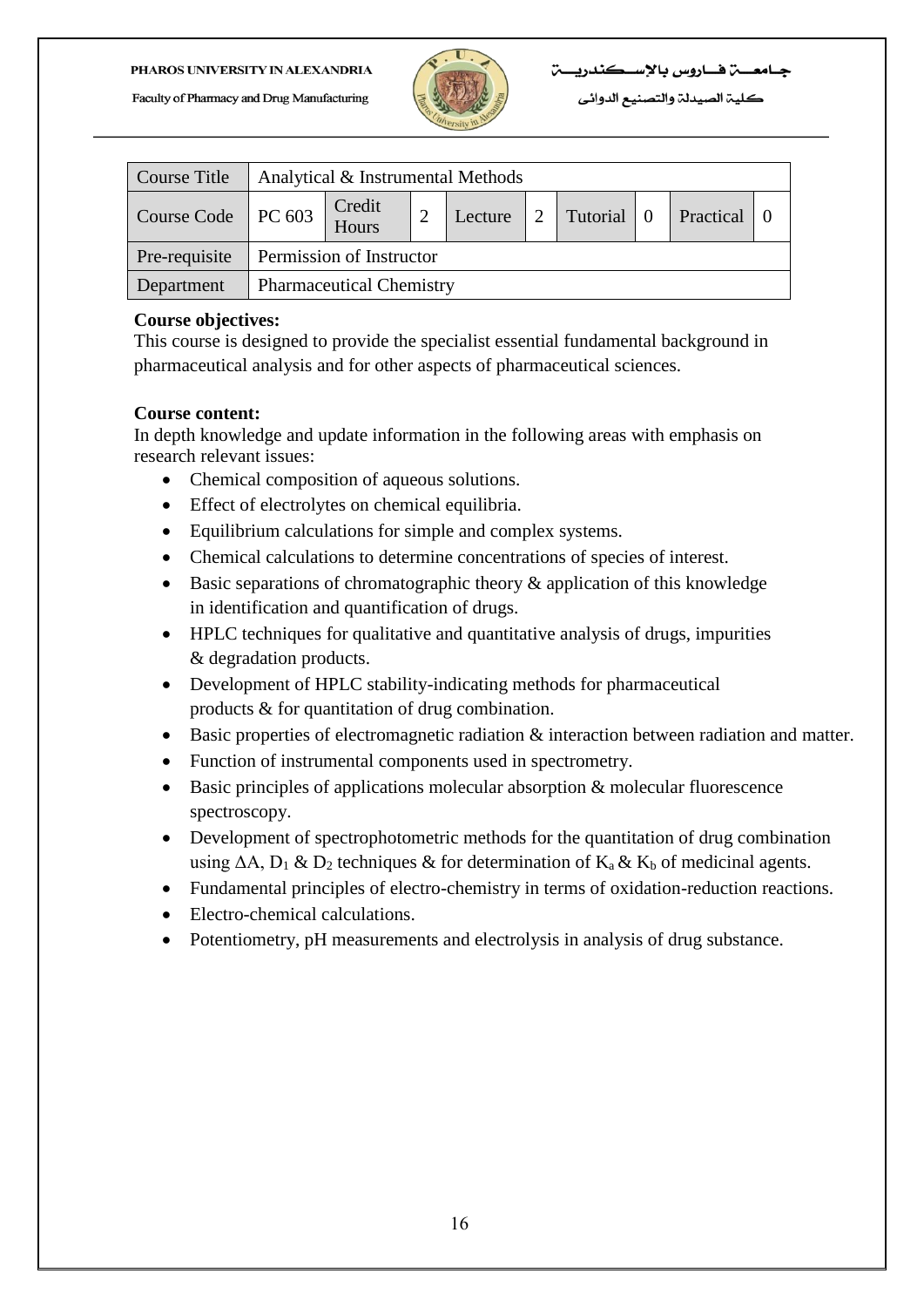

#### 

كلية الصيدلة والتصنيع الدوائي

| Course Title  |              | Molecular Basis of Drug Actions                             |  |  |  |  |  |  |  |
|---------------|--------------|-------------------------------------------------------------|--|--|--|--|--|--|--|
| Course Code   |              | Tutorial 0<br>Practical<br>PL 602   Credit Hours<br>Lecture |  |  |  |  |  |  |  |
| Pre-requisite |              | Permission of Instructor                                    |  |  |  |  |  |  |  |
| Department    | Pharmacology |                                                             |  |  |  |  |  |  |  |

#### **Course objectives:**

This course is designed to promote the understanding of the molecular basis of drug action and explore how drugs interact with various targets in the body to exert therapeutic effects.

- Introduction: Molecular Approaches to Drug Mechanism.
- Molecular Pharmacology of Receptors:
	- Molecular basis of receptor subtypes.
	- Receptor-ligand interactions.
	- Signal transduction.
	- Biochemical and molecular aspects of G-protein coupled receptors and their signaling mechanisms.
- Molecular pharmacology of Ion Channels.
- Molecular Pharmacology of Enzymes.
- Hormone action and signal transduction.
- Protein Therapeutics.
- Cell Signaling in the Cardiovascular System.
- Cell Signaling in the Nervous System.
- Cell cycle checkpoints and anti-cancer drugs.
- Finding new drug targets to treat disease.
- Drug resistance/mechanisms.
- Genetic variability in drug action.
- Molecular mechanisms of drug tolerance.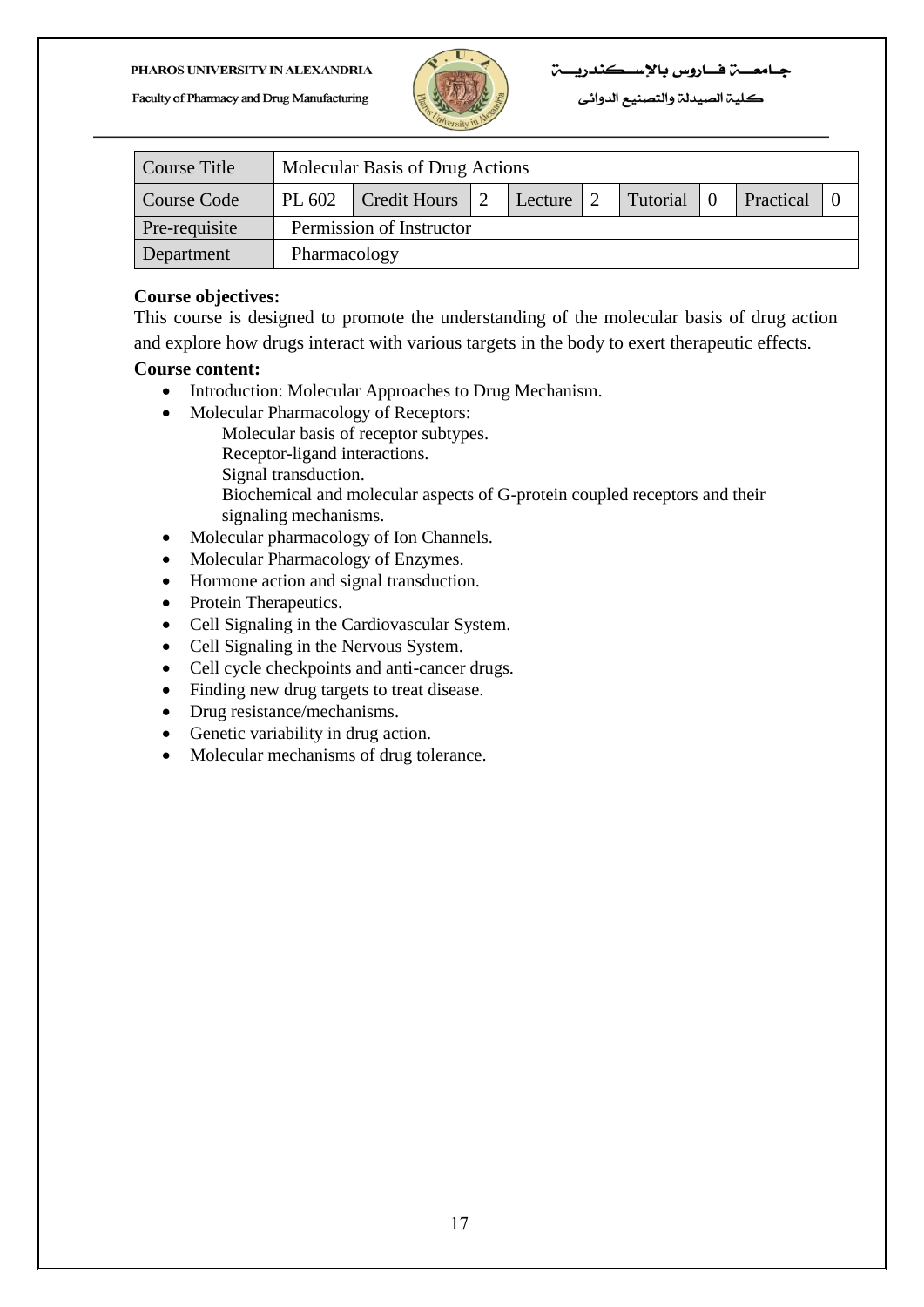

كلية الصيدلة والتصنيع الدوائي

| Course Title         | Research Methods & Experimental Design             |  |  |  |  |  |  |  |  |
|----------------------|----------------------------------------------------|--|--|--|--|--|--|--|--|
| Course Code   PP 601 | Credit<br>Hours<br>Tutorial 0 Practical<br>Lecture |  |  |  |  |  |  |  |  |
| Pre-requisite        | Permission of Instructor                           |  |  |  |  |  |  |  |  |
| Department           | Pharmaceutics & Pharmaceutical Technology          |  |  |  |  |  |  |  |  |

#### **Course objectives:**

This course is designed to enhance students' research skills by introducing general principles and procedures of research methodology and experimental design in the fields of pharmacy. Students should learn the accurate sampling techniques, data collection and analysis, hypothesis testing and interpretation of the results. Scientific writing will also be taught.

#### **Course content:**

- Research areas in various pharmacy disciplines.
- Drug literature retrieval and evaluation.
- Experimental design and methodology to optimize the in-vitro and in–vivo experiments.
- Design of single and multiple factors experiments (e.g. factorial design or others).
- Response surface design.
- Sampling techniques.
- Data collection, reliability, validity and analysis.
- Thesis preparation.
- Ethical conduct in research.

| Course Title  |        | Statistics & Biostatistics                              |  |  |  |  |  |  |  |  |
|---------------|--------|---------------------------------------------------------|--|--|--|--|--|--|--|--|
| Course Code   | PL 603 | Practical<br>Tutorial<br><b>Credit Hours</b><br>Lecture |  |  |  |  |  |  |  |  |
| Pre-requisite |        | Permission of Instructor                                |  |  |  |  |  |  |  |  |
| Department    |        | Pharmacology                                            |  |  |  |  |  |  |  |  |

#### **Course objectives:**

This course deals with the area of statistics and biostatistics from basic up to advanced topics from data collection, presentation, theory of probability, regression analysis, epidemiology and quality control.

- Data collection, presentation & distribution.
- Basic probability.
- Statistical building blocks.
- Confidence Intervals.
- Regression analysis (parametric and non-parametric).
- Tests of statistical significance: Paired, pooled t tests & analysis of variance.
- Epidemiology.
- Statistical quality control.
- Robust statistics.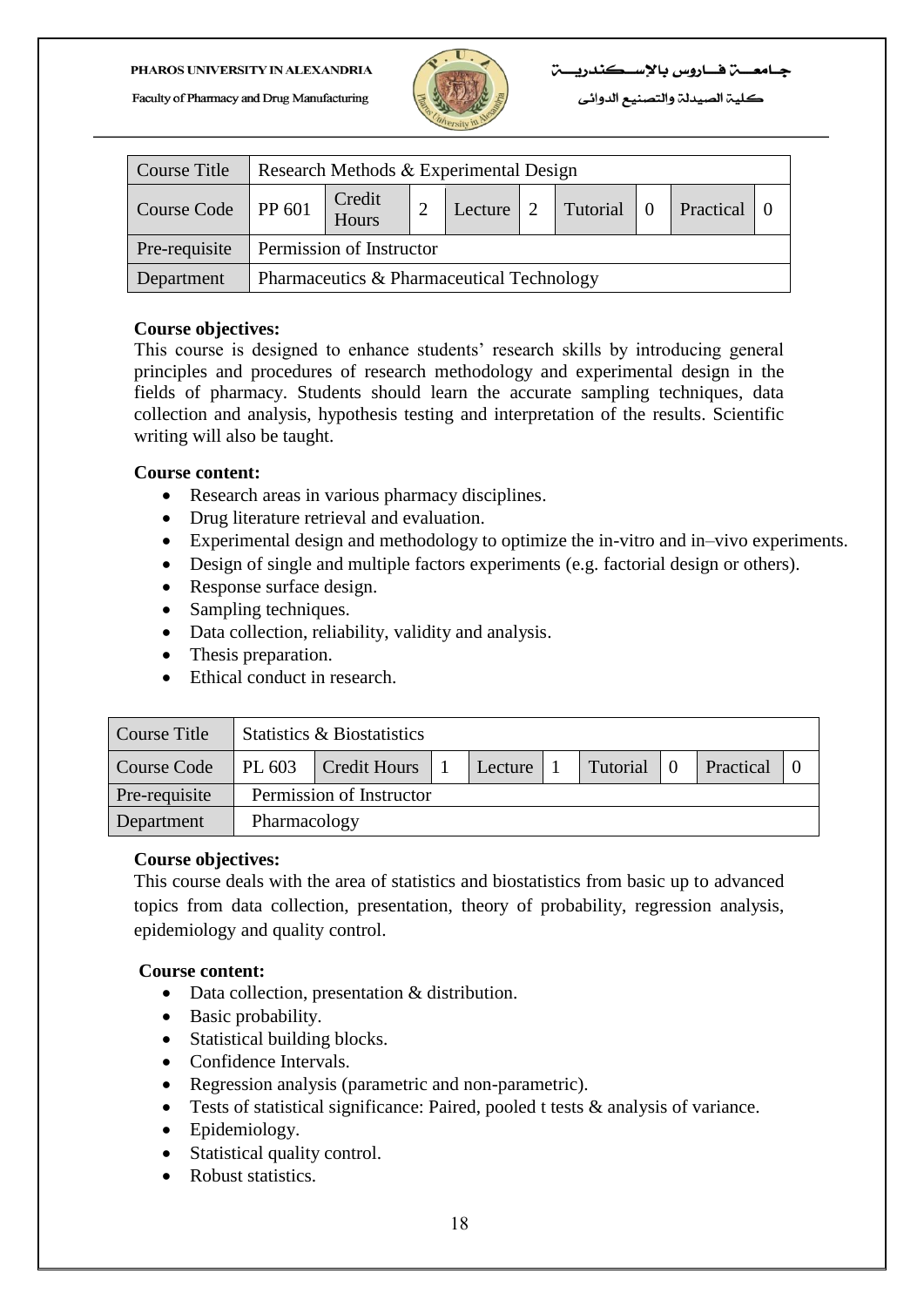

كلية الصيدلة والتصنيع الدوائي

| Course Title  |        | <b>Advanced Pharmacology I</b>                     |  |  |  |  |  |  |  |  |
|---------------|--------|----------------------------------------------------|--|--|--|--|--|--|--|--|
| Course Code   | PL 704 | Credit Hours 3<br>Tutorial<br>Practical<br>Lecture |  |  |  |  |  |  |  |  |
| Pre-requisite |        | Permission of Instructor                           |  |  |  |  |  |  |  |  |
| Department    |        | Pharmacology                                       |  |  |  |  |  |  |  |  |

#### **Course objectives:**

This course deals with advanced principles of pharmacokinetics, pharmacodynamics, drugs affecting autonomic nervous system, neuromuscular junction and pharmacology of autacoids.

#### **Course content:**

In depth knowledge and update information in the following areas with emphasis on research relevant issues:

- Advanced principles of pharmacodynamics and pharmacokinetics.
- Factors modifying drug response.
- Classification and therapeutic relevance of drug interactions.
- Classification and therapeutic relevance of adverse drug reactions.
- Introduction to autonomic nervous system.
- Cholinergic neurotransmission and drugs modifying it (agonists and antagonists).
- Adrenergic neurotransmission and drugs modifying it (agonists and antagonists).
- Pharmacology of autocrine-paracrine mediators.

|                | Course Title   Advanced Pharmacology II                |  |  |  |  |  |                  |  |  |
|----------------|--------------------------------------------------------|--|--|--|--|--|------------------|--|--|
| Course<br>Code | PL 705   Credit Hours   3   Lecture   3   Tutorial   0 |  |  |  |  |  | <b>Practical</b> |  |  |
|                | Pre-requisite   Permission of Instructor               |  |  |  |  |  |                  |  |  |
| Department     | $\Box$ Pharmacology                                    |  |  |  |  |  |                  |  |  |

#### **Course objectives:**

This course deals with advanced principles of neuro- and psychopharmacology as well as pharmacology of the blood and cardiovascular system.

#### **Course content:**

In depth knowledge and update information in the following areas with emphasis on research relevant issues:

- Analgesic drugs (narcotic and non-narcotic agents).
- Drugs used in Parkinsonism, Alzheimer, and Senile dementia.
- Sedative-Hypnotics, Antipsychotic, Antidepressant Drugs.
- Antiepileptic Drugs and Drugs used in Anaesthesia and CNS Stimulants.
- Drugs used in treatment of anemias.
- Anti-hyperlipidaemic drugs.
- Drugs used in disorders of blood coagulation, hypertension, coronary artery insufficiency, heart failure and cardiac dysrhythmias.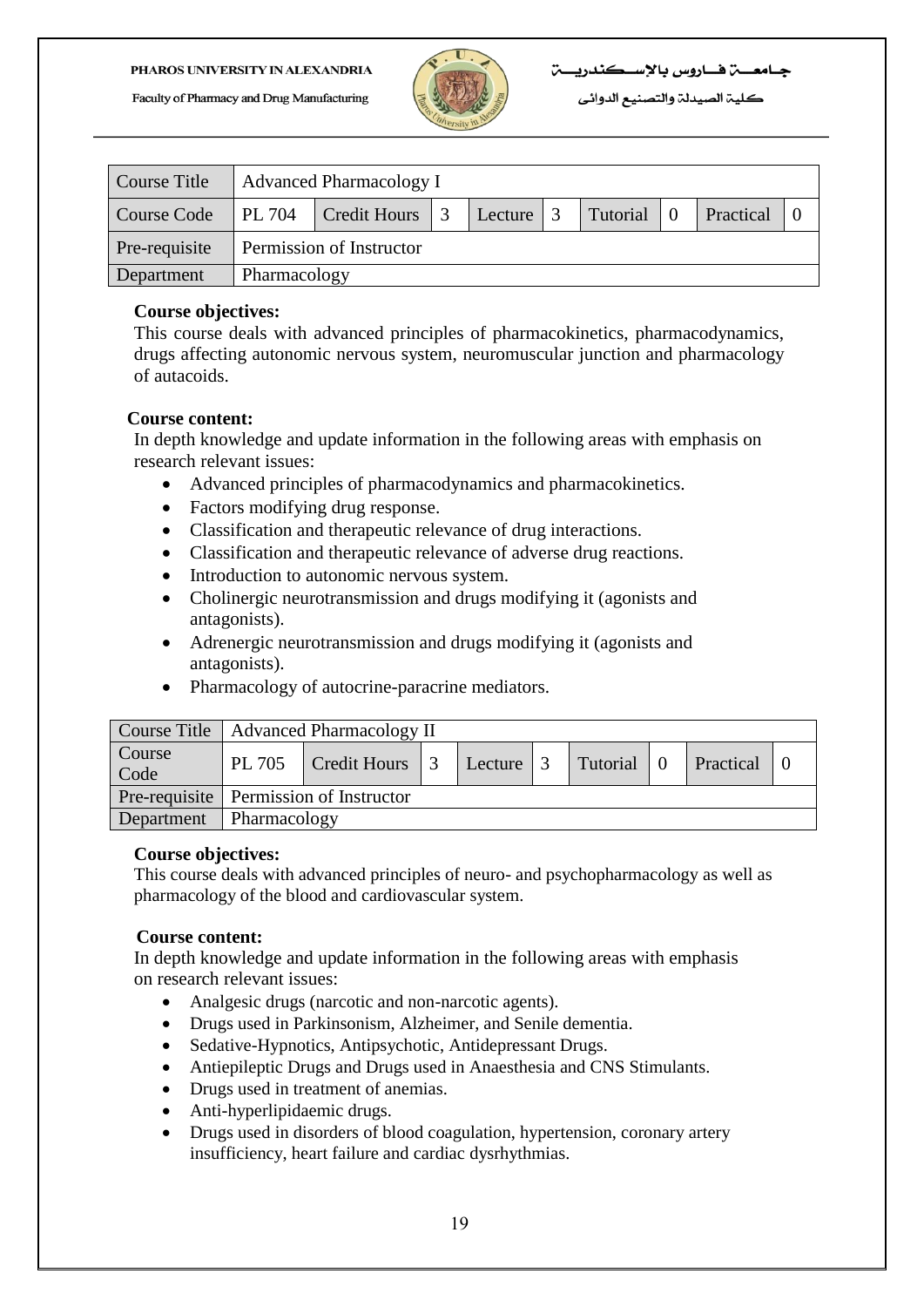

#### 

كلية الصيدلة والتصنيع الدوائي

| Course Title  | Advanced Pharmacotherapeutics                                    |  |  |  |  |  |  |  |
|---------------|------------------------------------------------------------------|--|--|--|--|--|--|--|
| Course Code   | PL 706   Credit Hours   3   Lecture   3<br>Tutorial<br>Practical |  |  |  |  |  |  |  |
| Pre-requisite | Permission of Instructor                                         |  |  |  |  |  |  |  |
| Department    | Pharmacology                                                     |  |  |  |  |  |  |  |

#### **Course objectives:**

This course deals with advanced knowledge of endocrine and metabolic disorders, respiratory pharmacology, drugs for gastrointestinal and liver diseases, renal Pharmacology and chemotherapeutic agents.

#### **Course content:**

In depth knowledge and update information in the following areas with emphasis on research relevant issues:

- Thyroid gland hormones, thyroid drugs and antithyroid drugs.
- Hormone and non-hormonal agents acting on bone mineral homeostasis.
- Insulin and oral antidiabetic drugs.
- Pharmacology of corticosteroids, sex hormones, anabolic steroids and antiandrogens.
- Pituitary gland hormones.
- Rational treatment of allergic disorders and pharmacology of bronchial asthma.
- Rational basis for treatment of allergic rhinitis and urticaria.
- Drugs used in peptic ulcer and reflux oesophagitis.
- Antiemetic agents.
- Drugs used in bowel and liver disorders, diuretics, antidiuretics, drugs used in urinary motility disorders and urinary antiseptics.
- Chemotherapeutic agents for treatment of bacterial, viral, fungal and tuberculous infections.
- Cancer Chemotherapy.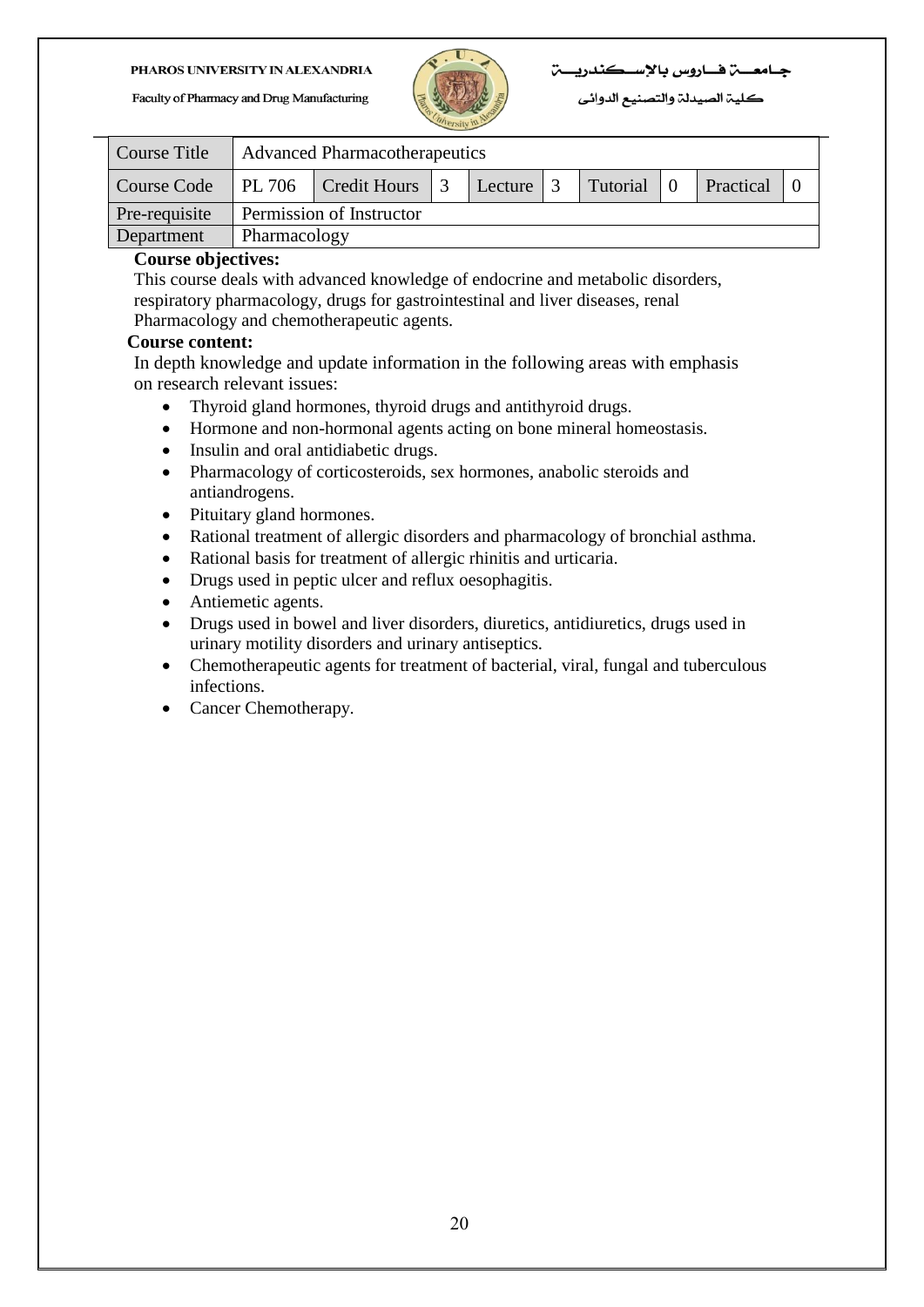

كلية الصيدلة والتصنيع الدوائي

|            |              | Course Title   Applied Experimental Pharmacology                                             |  |  |  |  |  |  |  |  |
|------------|--------------|----------------------------------------------------------------------------------------------|--|--|--|--|--|--|--|--|
|            |              | Course Code   PL 707   Credit Hours   3   Lecture   1<br>Tutorial 0<br><b>Practical</b><br>4 |  |  |  |  |  |  |  |  |
|            |              | Pre-requisite   Permission of Instructor                                                     |  |  |  |  |  |  |  |  |
| Department | Pharmacology |                                                                                              |  |  |  |  |  |  |  |  |

#### **Course objectives:**

This course is designed to deal with selected biological experiments intended to teach and train the student to prepare experimental animals, isolated tissues/organs preparation, cell lines and other advanced methodologies and evaluation techniques used to determine efficacy and toxicity of drug therapy.

- Introduction to experimental methods.
- Laboratory safety, instruments and automation.
- Experimental studies and ethics; information resources of experimental procedures.
- *in-vivo* modeling of various disease (diabetes, inflammation, Nephrotoxicity, Hypertension,…).
- Use of isolated tissues/organs preparation in testing of drugs efficacy.
- Cancer modeling.
- Use of Transgenic animal in drug screening & bioevaluation.
- Use of Cell lines in drug screening & bioevaluation.
- Basics of proteins, DNA & RNA extraction, separation and quantification.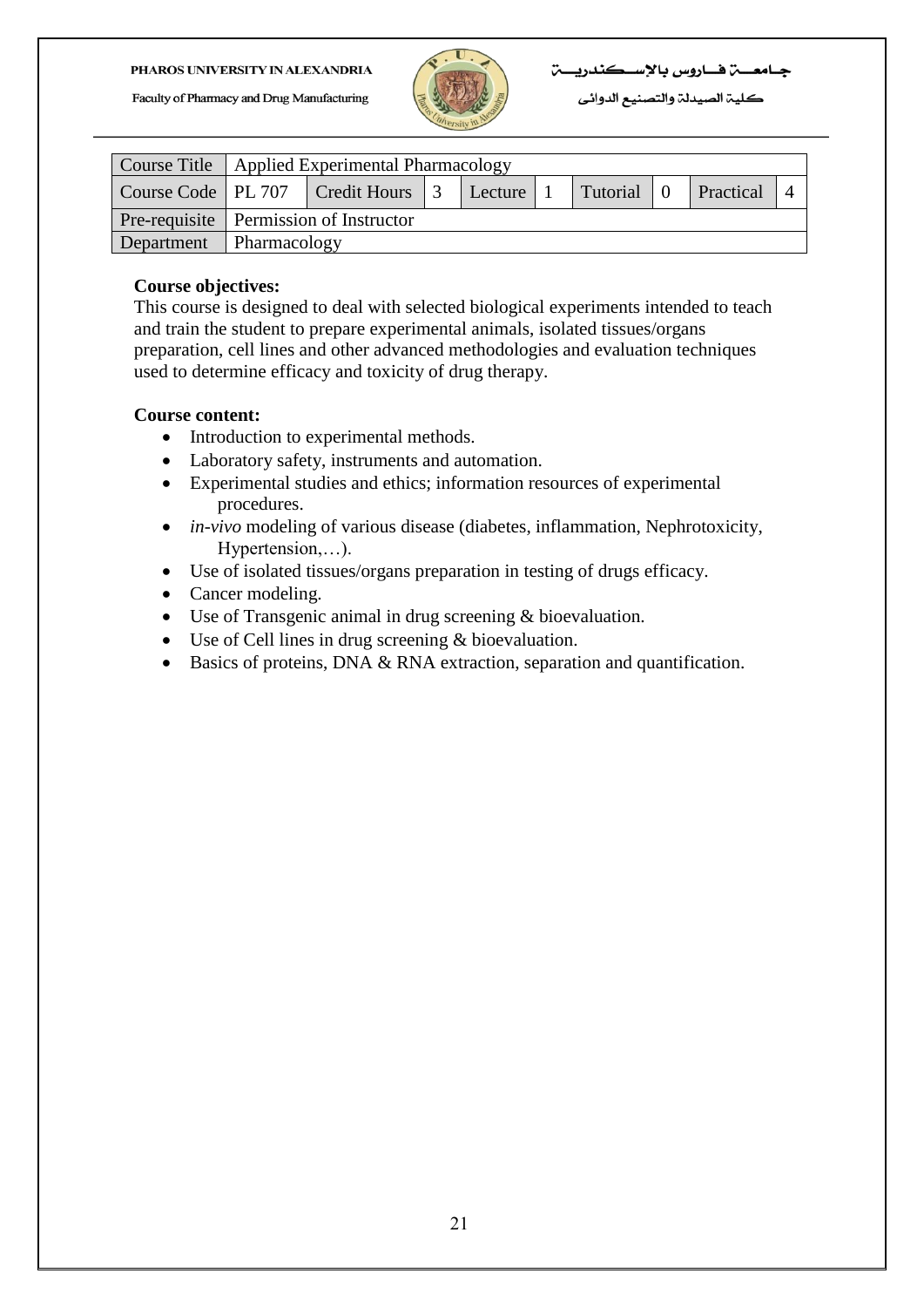

كلية الصيدلة والتصنيع الدوائي

## **II. Elective Courses:**

| Course Title  | Therapeutics in Special Populations                                                    |  |  |  |  |  |  |  |  |
|---------------|----------------------------------------------------------------------------------------|--|--|--|--|--|--|--|--|
|               | Course Code   PL L08   Credit Hours   2<br>Tutorial 0<br><b>Practical</b><br>Lecture 2 |  |  |  |  |  |  |  |  |
| Pre-requisite | Permission of Instructor                                                               |  |  |  |  |  |  |  |  |
| Department    | Pharmacology                                                                           |  |  |  |  |  |  |  |  |

#### **Course objectives:**

This course aims to promote health, prevent and treat diseases in special populations: geriatric, pediatric as well as in pregnant and lactating females by providing basic information on pharmaceutical care for this population.

- Definition of aging process, theories of aging and the physiological characteristics of geriatric, pediatric, pregnant and lactating subjects.
- The pharmacokinetics & pharmacodynamics characteristics at extremes of age (elderly & infancy), pregnancy and lactation.
- Common adverse drug reactions and interactions at extremes of age (elderly  $\&$ infancy), pregnancy and lactation.
- Major cardiovascular, CNS, GIT and endocrine disorders at extremes of age (elderly & infancy), pregnancy and lactation.
- Common childhood infections, teething, allergy and febrile disorders.
- Definition and categories of drug Teratogenicity and Mutagenicity
- Evidence-based guidelines for prescribing at extremes of age (elderly & infancy), pregnancy and lactation.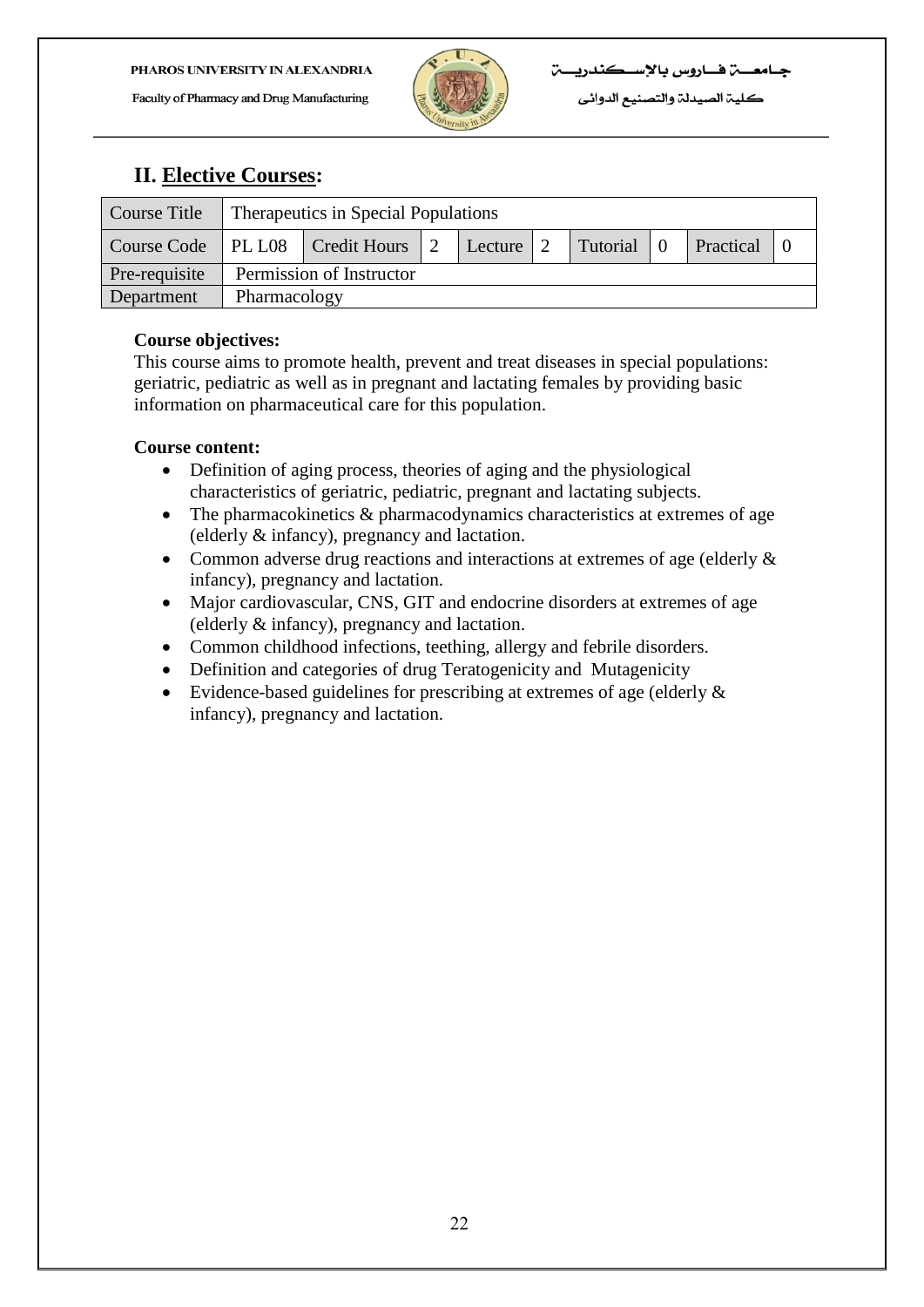

| Course Title  | <b>Pathophysiology of Human Disease</b>                                         |  |  |  |  |  |  |  |  |  |
|---------------|---------------------------------------------------------------------------------|--|--|--|--|--|--|--|--|--|
|               | Course Code   PL L09   Credit Hours   2<br>Tutorial 0<br>Lecture 2<br>Practical |  |  |  |  |  |  |  |  |  |
| Pre-requisite | Permission of Instructor                                                        |  |  |  |  |  |  |  |  |  |
| Department    | Pharmacology                                                                    |  |  |  |  |  |  |  |  |  |

#### **Course objectives:**

This course is designed to promote the understanding of etiology, causes, treatment, prevention and appropriate treatment for the various diseases causing alterations in body function.

- Cellular Injury, Inflammation, Fever and Healing.
- Diseases of Immunity.
- Neoplastic Disease
- Blood Disorders.
- Hemodynamic and Vascular Disorders.
- Cardiac Pathophysiology.
- Respiratory Pathophysiology.
- Gastrointestinal Pathophysiology.
- Hepatobiliary and Pancreatic Pathophysiology.
- Renal Pathophysiology.
- Endocrine Pathophysiology.
- Skeletal and Muscular Pathophysiology.
- Reproductive Disorders.
- Disorders of the Central Nervous System.
- Pain and trauma.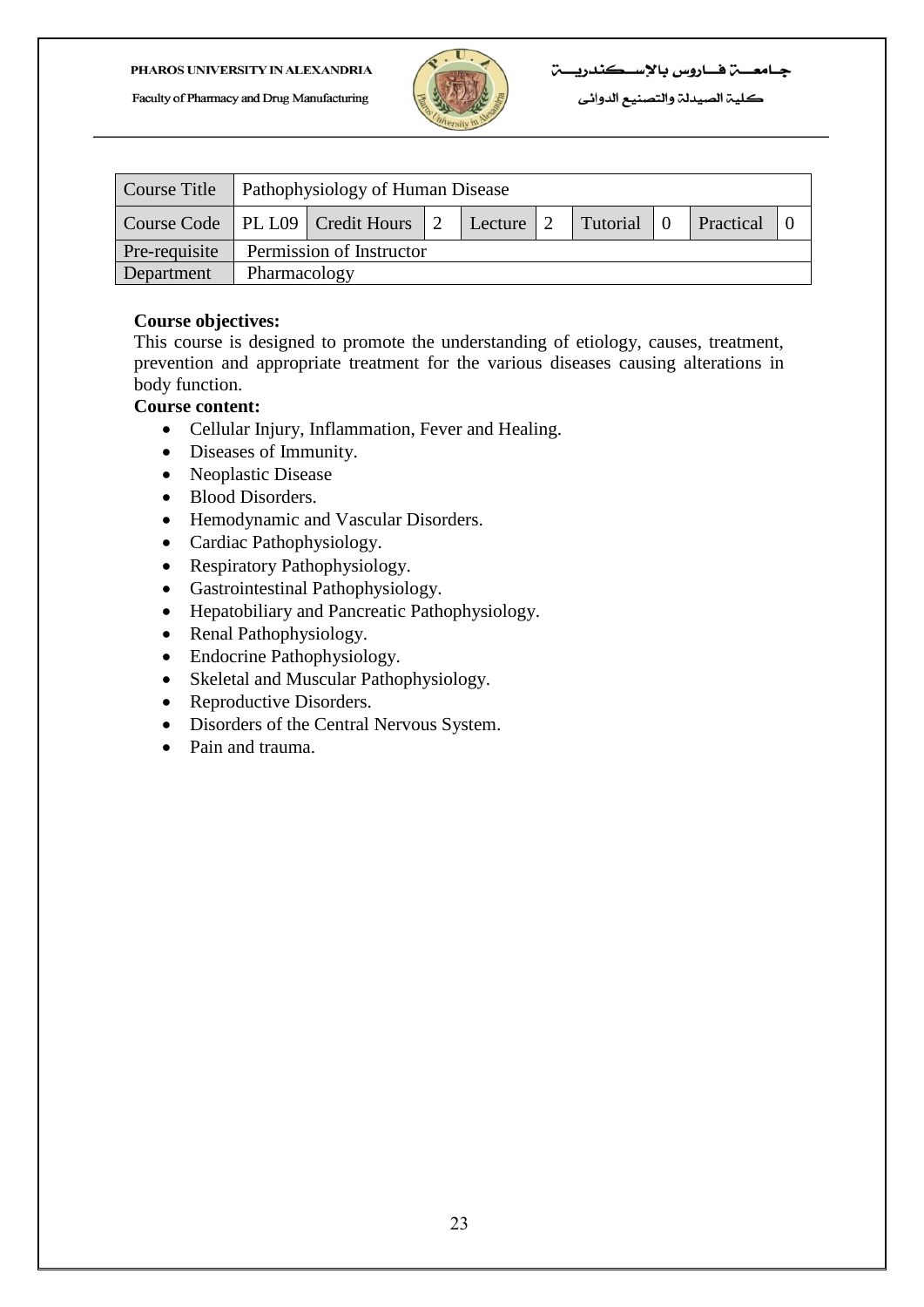

|               | Course Title   Pharmacogenomics & Pharmacogenetics |                                                                                     |  |  |  |  |  |  |  |
|---------------|----------------------------------------------------|-------------------------------------------------------------------------------------|--|--|--|--|--|--|--|
|               |                                                    | Course Code   PL L10   Credit Hours   2<br>  Tutorial   0<br>Lecture 2<br>Practical |  |  |  |  |  |  |  |
| Pre-requisite |                                                    | Permission of Instructor                                                            |  |  |  |  |  |  |  |
| Department    | Pharmacology                                       |                                                                                     |  |  |  |  |  |  |  |

#### **Course objectives:**

This course is designed to deal with the effect of genetic makeup on drug pharmacokinetics and pharmacodynamics and the sequences of gene expression as new therapeutic targets for treatments of different diseases.

- Genetic structure of DNA and function. Pharmacogenetics and pharmacogenomics notions
- Functions and structures of RNA and proteins.
- Structures of genes and gene expressions; the method, variety and analysis of polymorphism.
- The importance of pharmacogenetics and pharmacogenomics in drug production and response.
- The changes depending on the genetic factors in drug pharmacokinetics and pharmacodynamics.
- The pharmacogenetics of enzymes in the drug metabolism.
- The pharmacogenetics of receptors in the drug metabolism.
- The pharmacogenetics of drug carriers in the drug metabolism.
- Pharmacogenomics and Proteomics.
- Gene therapy.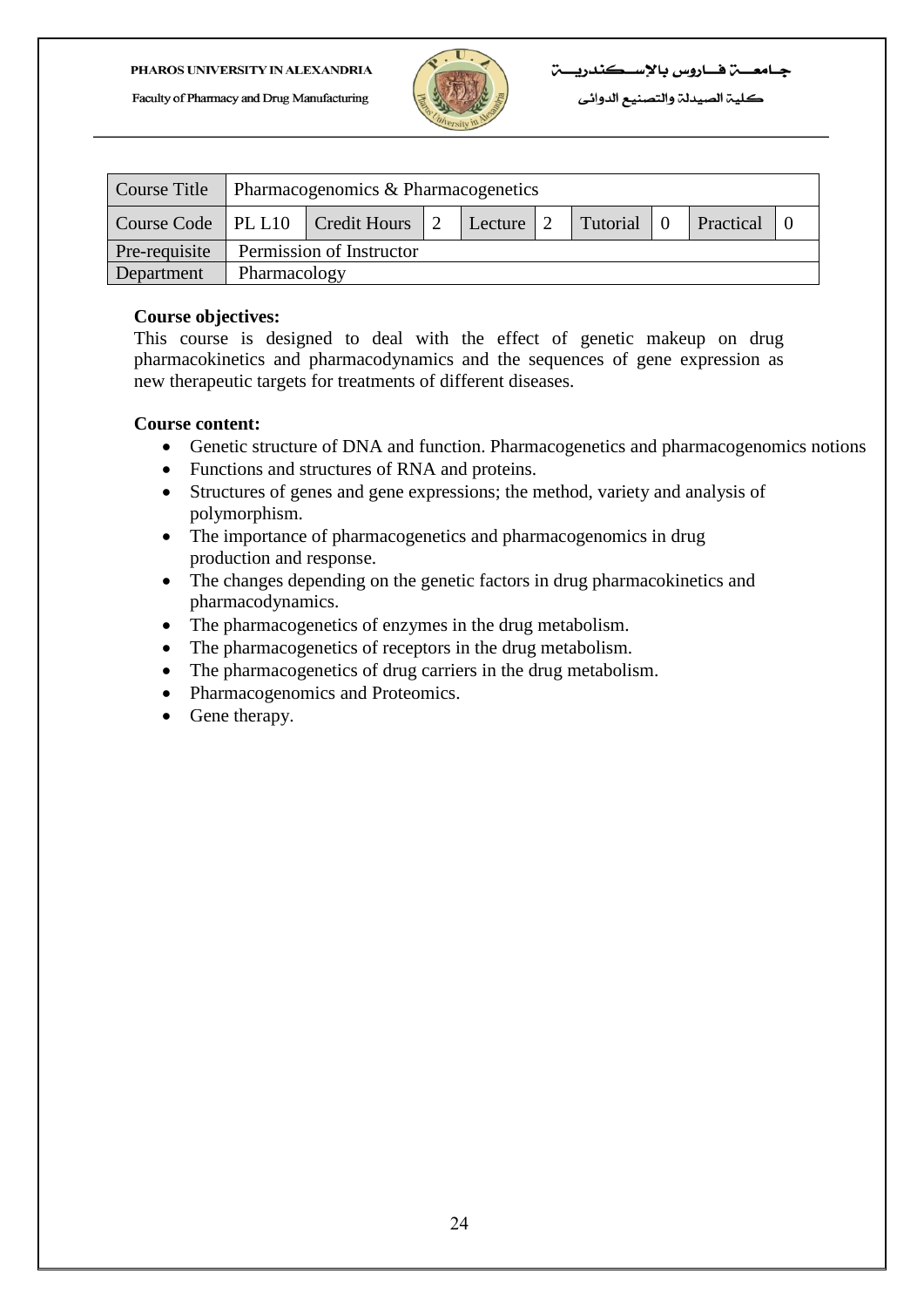

كلية الصيدلة والتصنيع الدوائي

|                   | Course Title   Immuno-Pharmacology |                          |  |         |   |          |  |           |  |
|-------------------|------------------------------------|--------------------------|--|---------|---|----------|--|-----------|--|
| Course<br>Code    | <b>PL L11</b>                      | <b>Credit Hours</b>      |  | Lecture | 2 | Tutorial |  | Practical |  |
| Pre-<br>requisite |                                    | Permission of Instructor |  |         |   |          |  |           |  |
| Department        |                                    | Pharmacology             |  |         |   |          |  |           |  |

#### **Course objectives:**

This course is designed to deal with the role of immune system in pathophysiology of various diseases and the new trends of the use of immune modulators to treat both autoimmune disorders and immune-deficiency status as well. Furthermore, this course will focus on the new trends of different diseases vaccination including cancer immune therapy.

- Introduction to the immune system and its components.
- Different types of immune-responses (innate, adaptive & abnormal).
- Drug-Immune system interactions.
- Immunopathology of various diseases.
- Major Autoimmune disorders and the use of immunosuppressants.
- Immune deficiency and the use of immunostimulants & other different therapeutic approaches.
- New trends & guidelines of immunization.
- The use of Monoclonal antibodies for treatment of various diseases.
- Interrelation between Cancer  $&$  immune system and new trends in cancer immunotherapy and vaccination.
- The Major Histocompatibility reactions and trends of its modulation.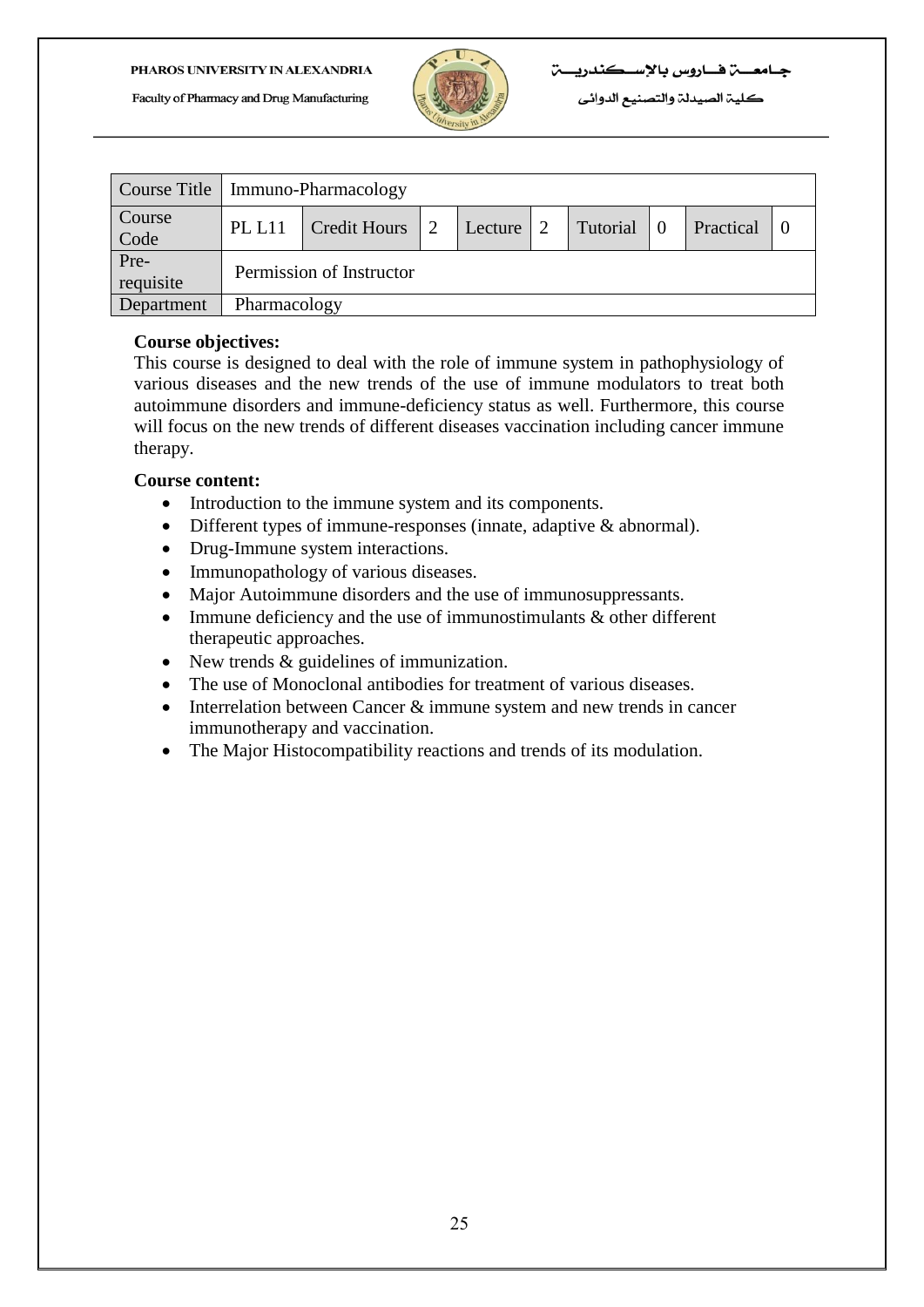Faculty of Pharmacy and Drug Manufacturing



كلية الصيدلة والتصنيع الدوائي

| <b>Course Title</b> | <b>Cancer Biology</b>    |              |  |           |  |            |           |  |
|---------------------|--------------------------|--------------|--|-----------|--|------------|-----------|--|
| Course Code         | $ $ PL L12               | Credit Hours |  | Lecture 2 |  | Tutorial 0 | Practical |  |
| Pre-requisite       | Permission of Instructor |              |  |           |  |            |           |  |
| Department          | Pharmacology             |              |  |           |  |            |           |  |

#### **Course objectives:**

To explore the cellular and molecular mechanisms underlying cancer development with the aim of understanding how changes in the normal growth and division processes lead to the formation of tumors. To understand that nature consists of careful balances and that misregulation of fundamental cellular processes that leads to a cancer development. To understand that cancer is a multi-faceted disease; thus, cancer research and treatment must also be multi-faceted. To understand nucleic acid biology and its potential roles in disease progression and in therapeutics.

- General aspects of gene regulation: transcription, regulation of the regulators, transcription factors in muscle cell development and transcription factors in oncogenesis.
- Oncogenes: identification of oncogenes and tumour suppressor genes, tumour suppressor genes or recessive oncogenes, dominant oncogenes involved in signal transduction and transformed cell phenotype.
- Cell cycle: the cell cycle, tumour growth, gene expression and cell proliferation and molecular biology of the cell cycle.
- Growth factors: autocrine stimulation, growth factors and their receptors, growth factors and malignancy, specific growth factors, growth inhibitory cytokines and growth factors and their receptors as targets for anticancer therapy.
- Cancer metastasis: the clinical significance of invasion and metastasis, heterogeneity of the metastasis, metastasis organ distribution, circulating tumour cell arrest and extravasation, three step theory of invasion, laminin receptors, tumour cell motility factors, proteinases and tumour cell invasion from correlation to causality, natural proteinases inhibitors are invasion suppressors, angiogenesis and tumour invasion are functionally related, metastasis and tumourgenecity can be under separate genetic control, metastasis suppressor genes and new strategies for metastasis diagnosis and therapy.
- Molecular approaches of cancer diagnosis: Proposes of molecular test in cancer diagnosis, molecular markers in cancer diagnosis and techniques for detection of molecular markers in cancer diagnosis.
- Hereditary factors and cancer: Chromosomal alterations, recessively inherited syndromes and dominantly inherited syndromes.
- Host anti-tumourgenesis mechanisms: Anti-oxidants and DNA damage and repair mechanisms.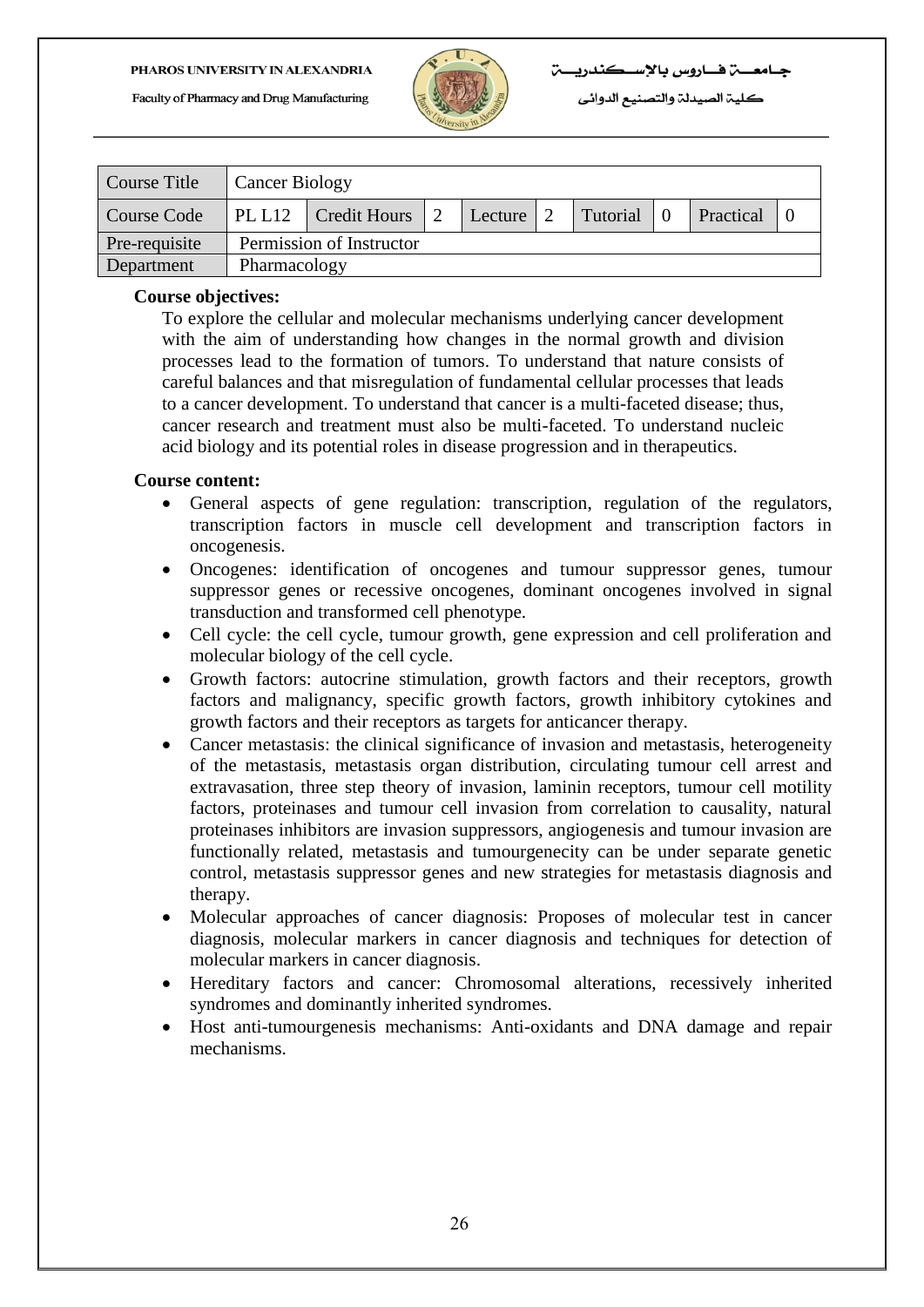

| Course Title  | Analysis of Body Fluids |                                         |  |           |  |            |  |           |  |
|---------------|-------------------------|-----------------------------------------|--|-----------|--|------------|--|-----------|--|
|               |                         | Course Code   PL L13   Credit Hours   2 |  | Lecture 2 |  | Tutorial 0 |  | Practical |  |
| Pre-requisite |                         | Permission of Instructor                |  |           |  |            |  |           |  |
| Department    |                         | Pharmacology                            |  |           |  |            |  |           |  |

#### **Course objectives:**

This course is designed to deal with Laboratory testing which can be performed on many types of fluids from the body. These fluids analysis can give direct answers to what may be going on in a particular part of the body.

#### **Course content:**

- [Blood serum.](http://en.wikipedia.org/wiki/Blood_serum)
- [Urine.](http://en.wikipedia.org/wiki/Urine)
- [Cerebrospinal fluid.](http://en.wikipedia.org/wiki/Cerebrospinal_fluid)
- [Peritoneal fluid](http://en.wikipedia.org/wiki/Peritoneal_fluid)
- [Semen.](http://en.wikipedia.org/wiki/Semen)
- [Vaginal secretion.](http://en.wikipedia.org/wiki/Vaginal_lubrication)
- [Bile.](http://en.wikipedia.org/wiki/Bile)
- [Pleural fluid.](http://en.wikipedia.org/wiki/Pleural_fluid)
- [Saliva.](http://en.wikipedia.org/wiki/Saliva)

| Course Title  | Advanced Clinical Biochemistry |                                                                                 |  |  |  |  |  |  |  |
|---------------|--------------------------------|---------------------------------------------------------------------------------|--|--|--|--|--|--|--|
|               |                                | Course Code   PL L14   Credit Hours   2<br>Tutorial 0<br>Practical<br>Lecture 2 |  |  |  |  |  |  |  |
| Pre-requisite |                                | Permission of Instructor                                                        |  |  |  |  |  |  |  |
| Department    | Pharmacology                   |                                                                                 |  |  |  |  |  |  |  |

#### **Course objectives:**

The goal of this course is to provide students with a working knowledge of the theories and applications of Clinical Chemistry.

- Introducing clinical biochemistry.
- Interpretation of results.
- Nutritional assessment.
- Lipoprotein metabolism.
- Clinical disorders of lipids.
- Skeletal muscle disorders.
- Screening the newborn for disease.
- Fluid and electrolyte balance and imbalance.
- Acid-base concepts and metabolic disorders.
- Renal and Liver function tests.
- Cardiac function tests.
- Glucose metabolism and diabetes mellitus.
- Calcium regulation.
- Endocrinology and its disorders.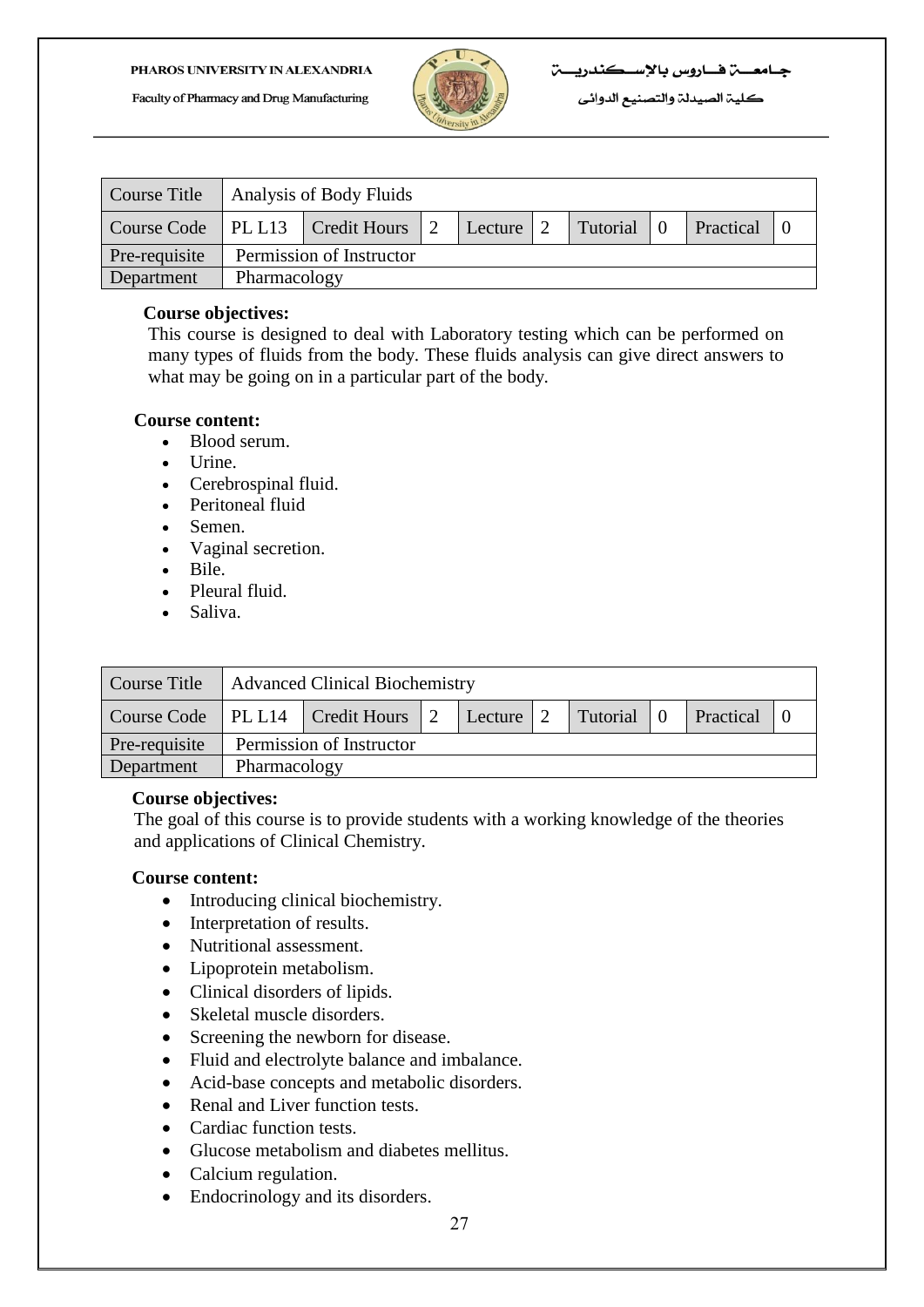

|                                         | Course Title   Neurochemistry |              |  |              |  |            |  |           |  |
|-----------------------------------------|-------------------------------|--------------|--|--------------|--|------------|--|-----------|--|
| Course Code   PL L15   Credit Hours   2 |                               |              |  | Lecture $ 2$ |  | Tutorial 0 |  | Practical |  |
| Pre-requisite                           | Permission of Instructor      |              |  |              |  |            |  |           |  |
| Department                              |                               | Pharmacology |  |              |  |            |  |           |  |

#### **Course objectives:**

The goal of the course is to provide the student with a sound multidisciplinary background in neurochemistry, molecular neurobiology, peptide chemistry and molecular biology. Neurochemistry research helps us to better understand molecular mechanisms behind neurodegenerative diseases.

#### **Course content:**

- Fundamental Principles of Neurotransmission Intracellular messengers.
- Acetylcholine, Glutamate and GABA.
- Adenosine, ATP, and Purinergic Signaling.
- Biogenic amines.
- Neuropeptides.
- Extracellular matrix.
- Inflammatory mediators.
- Neurotrophic factors and Neuroprotection.
- Molecular mechanisms of neurodegenerative disease.

| Course Title  | <b>Biosciences of Stem Cells</b> |                                                                                 |  |  |  |  |  |  |
|---------------|----------------------------------|---------------------------------------------------------------------------------|--|--|--|--|--|--|
|               |                                  | Course Code   PL L16   Credit Hours   2<br>Tutorial 0<br>Practical<br>Lecture 2 |  |  |  |  |  |  |
| Pre-requisite | Permission of Instructor         |                                                                                 |  |  |  |  |  |  |
| Department    |                                  | Pharmacology                                                                    |  |  |  |  |  |  |

#### **Course objectives:**

The course introduces key concepts in the field of stem cells, which will form the basis for exploring the properties of selected populations of adult and embryonic stem cells. The course will be devoted to applied topics that are essential to the therapeutic application of stem cell biology before focusing on ethical and regulatory issues and surveying the landscape for patenting and marketing of stem cell therapies.

- Stem Cells: Definitions and Principles.
- Molecular Mechanisms of Pluripotency.
- The Stem Cell Niche.
- De-Differentiation and Induced Pluripotency.
- Hematopoietic and Mesenchymal Stem Cells.
- Neural, Cardiac and embryonic Stem Cells.
- Applied Topics in Stem Cell Biology.
- Mechanisms of Reprogramming for Neurodegeneration.
- Medical Applications of Stem Cell Biology and Cord Blood Stem Cells.
- Advances in Tissue Engineering.
- Barriers to Regenerative Medicine: Scientific, Ethical and Regulatory Issues.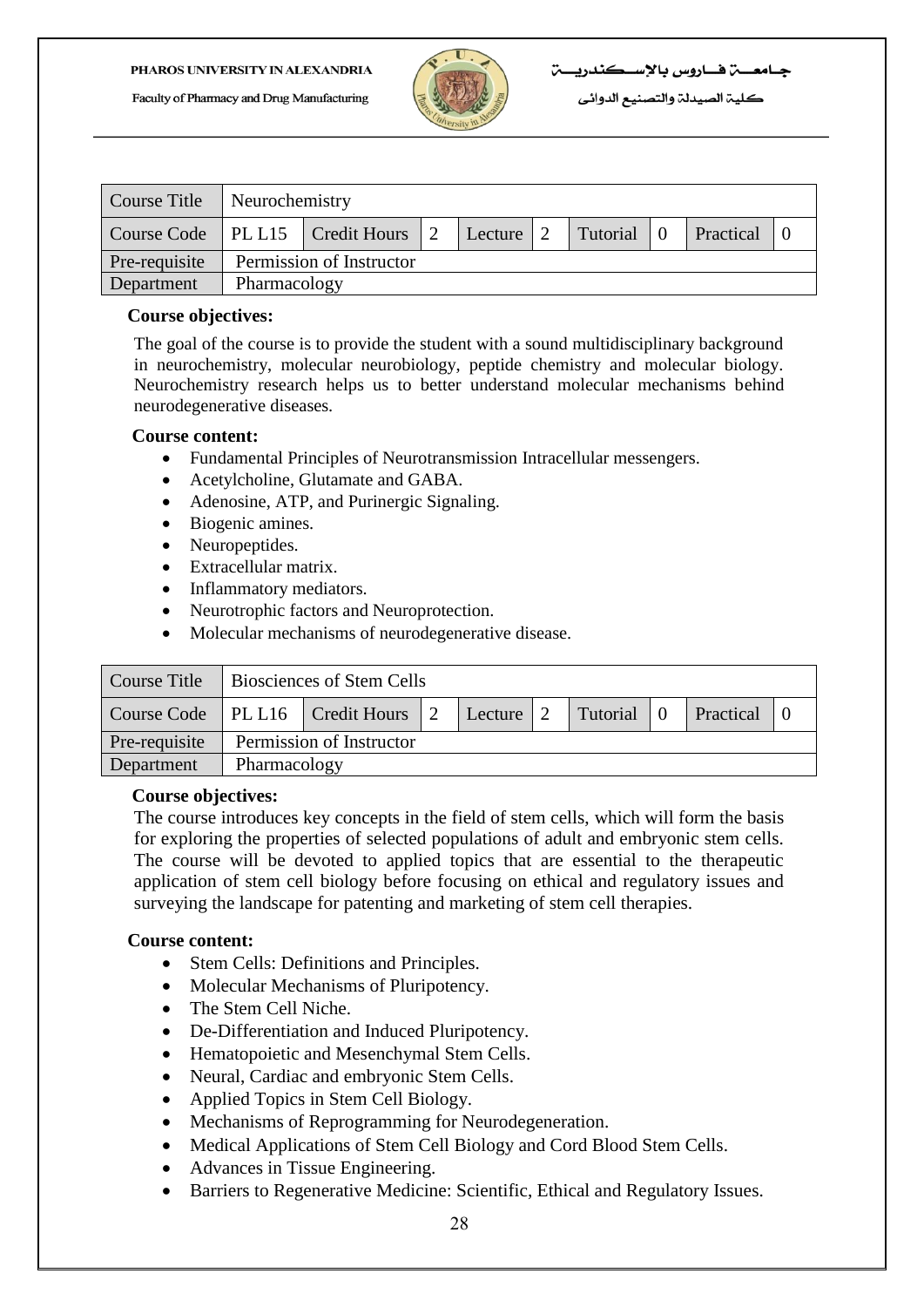Faculty of Pharmacy and Drug Manufacturing



كلية الصيدلة والتصنيع الدوائي

## **7- Program Admission Requirements: Admission requirements include:**

- 1. Holders of bachelor's degree in Pharmaceutical Sciences minimum general grade  $Good (C<sub>+</sub>)$ , or the equivalent of this grade from one of the universities recognized by the Supreme Council in the field of specialty, or from an equivalent foreign university.
- 2. In case the applicant is granted a Pass in his bachelor's degree and wants to register for a master's degree, he must obtain a specialty diploma with general grade  $(C +)$  at least, or pass the complementary courses determined by the department, with a general grade no less than  $(C +)$  and these courses are not part of the hours of the program.
- 3. The student gets the approval of the department council if he fulfills the terms set by the scientific department (if any) and then the approval of the faculty's Council.

## **8- Regulations Rules for Program Course Completion:**

To obtain a Master's degree, 30 credit hours must be studied, in addition to 8 credit hours for the thesis, so that the total number of hours to obtain the degree is no less than 38 credit hours.

| <b>Teaching and Learning Method</b>                                                                                                                                     | <b>Skills to be Achieved</b>                                                |  |  |  |
|-------------------------------------------------------------------------------------------------------------------------------------------------------------------------|-----------------------------------------------------------------------------|--|--|--|
| Lectures                                                                                                                                                                | Knowledge, Understanding,<br>Intellectual and Professional Skills           |  |  |  |
| <b>Practical</b>                                                                                                                                                        |                                                                             |  |  |  |
| Research project                                                                                                                                                        | Knowledge, Understanding,                                                   |  |  |  |
| <b>Interactive modules; Self-Learning</b><br>assignments, Group presentation/Discussion,<br>Case study, Problem solving, Cooperative<br>learning, Simulation and Videos | Intellectual, Professional & Practical<br>and General & Transferable Skills |  |  |  |

## **9- Teaching and Learning Methods**

## **10- Methods and Rules of Student's Evaluation:**

| <b>Methods</b>                                                    | <b>Program Intended Learning Outcomes</b>                                           |
|-------------------------------------------------------------------|-------------------------------------------------------------------------------------|
| Written exams<br>Final written exam (40%)<br>Midterm exam $(20%)$ | General knowledge & Understanding and<br>Intellectual and Professional Skills       |
| Oral exams (10%)                                                  | General Knowledge & Understanding, Intellectual,<br>Professional and General Skills |
| Continuous assessment (30%)                                       | General Knowledge & Understanding, Intellectual,<br>Professional and General skills |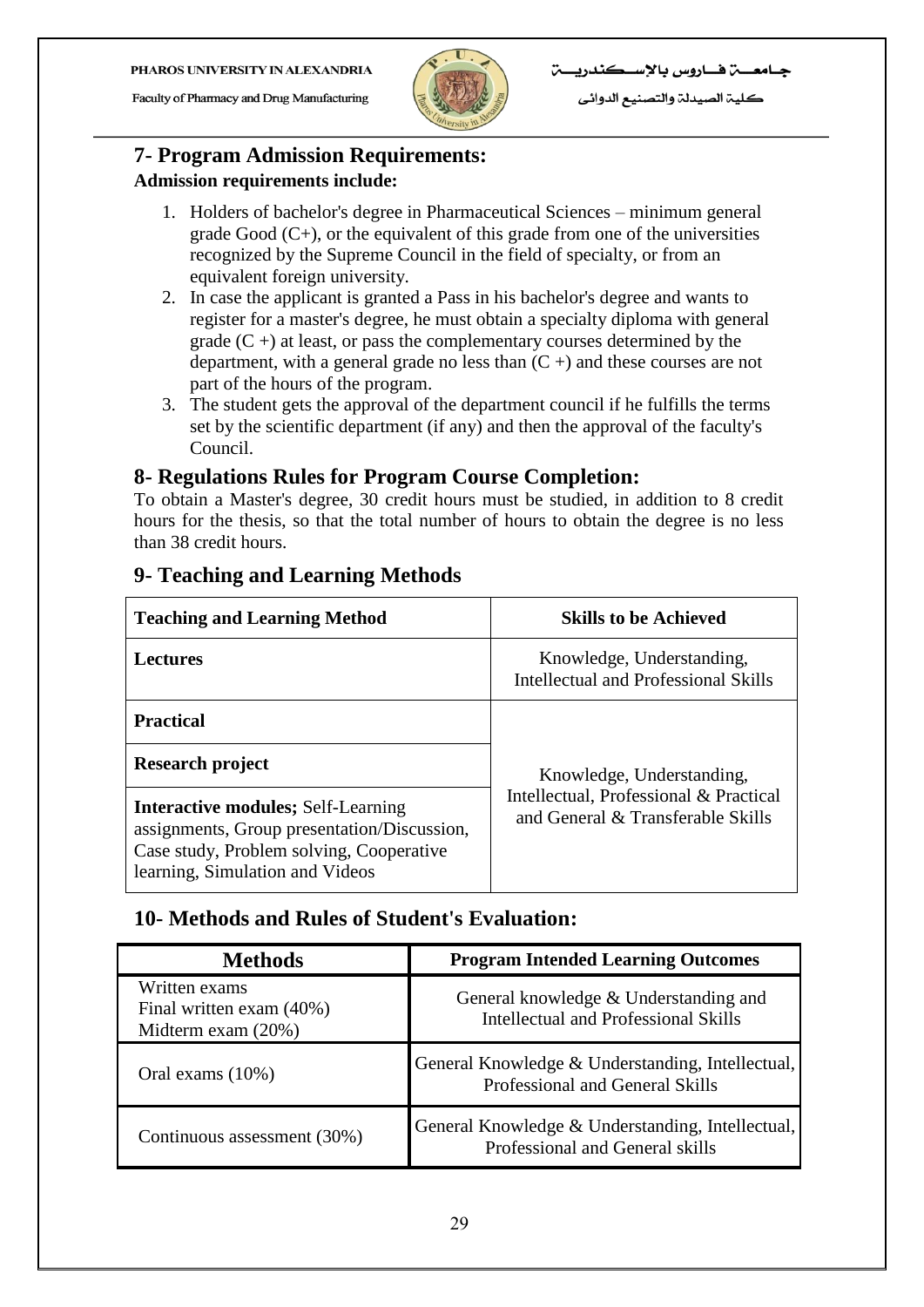Faculty of Pharmacy and Drug Manufacturing



كلية الصيدلة والتصنيع الدوائي

#### **Examinations Procedure:**

#### **1. The final grade awarded to student in a course are distributed as follows:**

- 30% for the continuous assessment.
- 20% for the mid-semester exam.
- 40% for the final written exam
- 10% for the oral exam

#### **2. Each credit hour is allotted a total of 100 points.**

#### **Grading System:**

| Grade               |              | <b>Numerical Average</b> | <b>Grade points</b> |
|---------------------|--------------|--------------------------|---------------------|
| Excellent           | $A+$         | $100 - 97$               | 4.0                 |
| Excellent           | $\mathbf{A}$ | $90 \le X < 97$          | 3.85                |
| Excellent           | $A-$         | $85 \leq X < 90$         | 3.7                 |
| Very Good           | $B+$         | $80 \le X < 85$          | 3.3                 |
| Very Good           | B            | $75 \leq X < 80$         | 3.0                 |
| Good                | $C+$         | $70 \le X < 75$          | 2.7                 |
| Good                | $\mathsf{C}$ | $65 \leq X < 70$         | 2.3                 |
| Pass                | D            | $60 \leq X < 65$         | 2.0                 |
| Fail                | $\mathbf{F}$ | X < 60                   | 0.0                 |
| Satisfactory        | S            |                          |                     |
| Unsatisfactory      | <b>US</b>    |                          |                     |
| In progress         | IP           |                          |                     |
| Withdrawal          | W            |                          |                     |
| Military withdrawal | <b>MW</b>    |                          |                     |
| Incomplete          | $\mathbf I$  |                          |                     |
| Excuse              | E            |                          |                     |
| No excuse           | NE           | 0.0                      | 0.0                 |
| Denial              | <b>DN</b>    | 0.0                      | 0.0                 |

**X = Percentage Grade.**

 $\Sigma$  Grade points x N° Cr. Hrs

Cumulative GPA  $=$ 

∑ Cr. Hrs